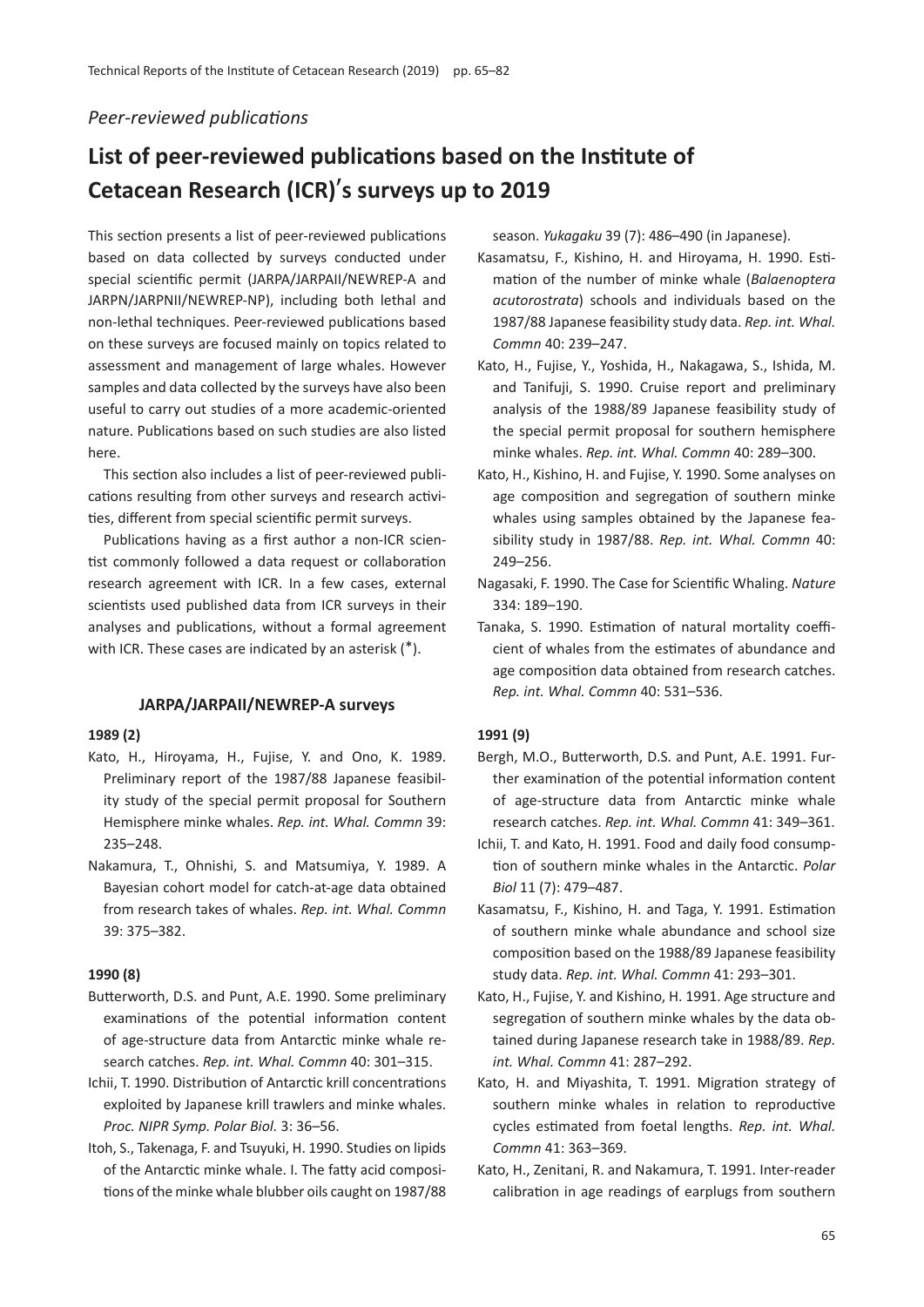minke whale, with some notes of age readability. *Rep. int. Whal. Commn* 41: 339–343.

- Kishino, H., Kato, H., Kasamatsu, F. and Fujise, Y. 1991. Detection of heterogeneity and estimation of population characteristics from the field survey data: 1987/88 Japanese feasibility study of the Southern Hemisphere minke whales. *Ann. Inst. Statist. Math.* 43 (3): 435–453.
- Nakamura, T. 1991. A new look at a Bayesian cohort model for time-series data obtained from research takes of whales. *Rep. int. Whal. Commn* 41: 345–348.
- Wada, S., Kobayashi, T. and Numachi, K. 1991. Genetic variability and differentiation of mitochondrial DNA in minke whales. *Rep. int. Whal. Commn* (special issue) 13: 203–215.

# **1992 (2)**

- Nakamura, T. 1992. Simulation trials of a Bayesian cohort model for time-series data obtained from research takes of whales. *Rep. int. Whal. Commn* 42: 421–427.
- Tanaka, S., Kasamatsu, F. and Fujise, Y. 1992. Likely precision of estimates of natural mortality rates from Japanese research data for Southern Hemisphere minke whales. *Rep. int. Whal. Commn* 42: 413–420.

#### **1993 (7)**

- Fujise, Y., Ishikawa, H., Saino, S., Nagano, M., Ishii, K., Kawaguchi, S., Tanifuji, S., Kawashima, S. and Miyakoshi H. 1993. Cruise report of the 1991/92 Japanese research in Area IV under the special permit for Southern Hemisphere minke whales. *Rep. int. Whal. Commn* 43: 357–371.
- Hasunuma, R., Ogawa, T., Fujise, Y. and Kawanishi, Y. 1993. Analysis of selenium metabolites in urine samples of minke whale (*Balaenoptera acutorostrata*) using ion exchange chromatography. *Comp. Biochem. Physiol.* 104C (1): 87–89.
- Itoh, S., Takenaga, F. and Tsuyuki, H. 1993. Studies on lipids of the Antarctic minke whale. II. The fatty acid compositions of the blubber oils of minke whale and dwarf minke whale caught on 1988/89 and 1989/90 seasons. *Yukagaku* 42 (12): 1007–1011 (in Japanese).
- Iwata, H., Tanabe, S., Sakai, N. and Tatsukawa, R. 1993. Distribution of persistent organochlorines in the oceanic air and surface seawater and the role of ocean on their global transport and fate. *Environ. Sci. Technol.* 27: 1080–1098.
- Kasamatsu, F., Yamamoto, Y., Zenitani, R., Ishikawa, H., Ishibashi, T., Sato, H., Takashima, K. and Tanifuji, S. 1993. Report of the 1990/91 southern minke whale research cruise under scientific permit in Area V. *Rep.*

*int. Whal. Commn* 43: 505–522.

- Nakamura, T. 1993. Two-stage Bayesian cohort model for time-series data to reduce bias in the estimate of mean natural mortality rate. *Rep. int. Whal. Commn* 43: 343–348.
- Pastene, L.A., Kobayashi, T., Fujise, Y. and Numachi, K. 1993. Mitochondrial DNA differentiation in Antarctic minke whales. *Rep. int. Whal. Commn* 43: 349–355.

# **1994 (3)**

- Kimoto, H., Endo, Y. and Fujimoto, K. 1994. Influence of interesterification on the oxidative stability of marine oil triacylglycerols. *JAOCS* 71 (5): 469–473.
- Pastene, L.A., Fujise, Y. and Numachi, K. 1994. Differentiation of mitochondrial DNA between ordinary and dwarf forms of southern minke whale. *Rep. int. Whal. Commn* 44: 277–281.
- Yoshioka, M., Okumura, T., Aida, K. and Fujise, Y. 1994. A proposed technique for quantifying muscle progesterone content in the minke whales (*Balaenoptera acutorostrata*). *Can. J. Zoo.* 72: 368–370.

# **1995 (3)**

- Fukui, Y., Mogoe, T., Terawaki, Y., Ishikawa, H., Fujise, Y. and Ohsumi, S. 1995. Relationship between physiological status and serum constituent values in minke whales (*Balaenoptera acutorostrata*). *Journal of Reproduction and Development* 41 (3): 203–208.
- Ishikawa, H. and Amasaki, H. 1995. Development and physiological degradation of tooth buds and development of rudiment of baleen plate in Southern minke whale, *Balaenoptera acutorostrata*. *J. Vet. Med. Sci.* 57 (4): 665–670.
- Kasamatsu, F., Nishiwaki, S. and Ishikawa, H. 1995. Breeding areas and southbound migrations of southern minke whales *Balaenoptera acutorostrata*. *Mar. Ecol. Prog. Ser.* 119: 1–10.

# **1996 (7)**

- Bakke, I., Johansen, S., Bakke, O. and El-Gewely, M.R. 1996. Lack of population subdivision among the minke whales (*Balaenoptera acutorostrata*) from Icelandic and Norwegian waters based on mitochondrial DNA sequences. *Marine Biology* 125: 1–9.
- Butterworth, D.S. and Geromont, H.F. 1996. On the provision of advice on the effect on stock(s) of scientific permit catches, with particular reference to proposed research catches of minke whales from Antarctic Area IV. *Rep. int. Whal. Commn* 46: 653–655.

Butterworth, D.S., Punt, A.E., Geromont, H.F., Kato, H. and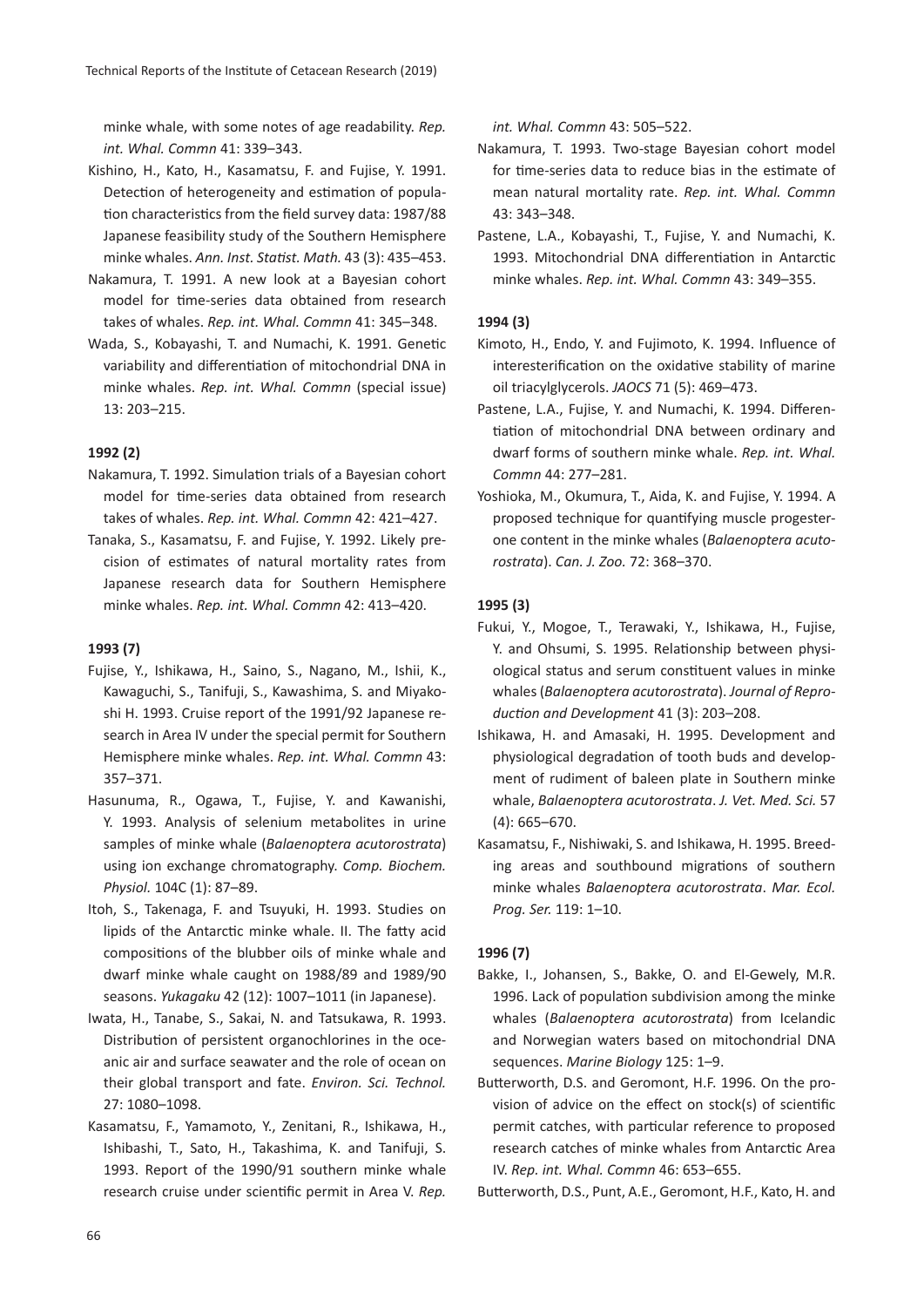Miyashita, T. 1996. An ADAPT approach to the analysis of catch-at-age information for Southern Hemisphere minke whales. *Rep. int. Whal. Commn* 46: 349–359.

- Fukui, Y., Mogoe, T., Jung, Y.G., Terawaki, Y., Miyamoto, A., Ishikawa, H., Fujise, Y. and Ohsumi, S. 1996. Relationships among morphological status, steroid hormones, and post-thawing viability of frozen spermatozoa of male minke whales (*Balaenoptera acutorostrata*). *Marine Mammal Science* 12 (1): 28–37.
- Iga, K., Fukui, Y., Miyamoto, A., Ishikawa, H. and Ohsumi, S. 1996. Endocrinological observations of female minke whales (*Balaenoptera acutorostrata*). *Marine Mammal Science* 12 (2): 296–301.
- Matsuoka, K., Fujise, Y. and Pastene, L.A. 1996. A sighting of a large school of the pygmy right whale, *Caperea marginata* in the southeast Indian Ocean. *Marine Mammal Science* 12 (4): 594–597.
- Pastene, L.A., Goto, M., Itoh, S. and Numachi, K. 1996. Spatial and temporal patterns of mitochondrial DNA variation in minke whale from Antarctic Areas IV and V. *Rep. int. Whal. Commn* 46: 305–314.

# **1997 (3)**

- Aono, S., Tanabe, S., Fujise, Y., Kato, H. and Tatsukawa, R. 1997. Persistent organochlorines in minke whale (*Balaenoptera acutorostrata*) and their prey species from the Antarctic and the North Pacific. *Environmental Pollution* 98: 81–89.
- Fukui, Y., Mogoe, T., Ishikawa, H. and Ohsumi, S. 1997a. Factors affecting *in vitro* maturation of minke whale (*Balaenoptera acutorostrata*) follicular oocytes. *Biology of Reproduction* 56: 523–528.
- Fukui, Y., Mogoe, T., Ishikawa, H. and Ohsumi, S. 1997b. *In vitro* fertilization of *in vitro* matured minke whale (*Balaenoptera acutorostrata*) follicular oocytes. *Marine Mammal Science* 13 (3): 395–404.

# **1998 (7)**

- Ichii, T., Shinohara, N., Fujise, Y., Nishiwaki, S. and Matsuoka, K. 1998. Interannual changes in body fat condition index of minke whales in the Antarctic. *Mar. Ecol. Prog. Ser.* 175: 1–12.
- Ito, S., Takenaga, F. and Tsuyuki, H. 1998. Lipids in Antarctic minke whales III. Site and sexual differences of muscle lipids. *J. Jpn. Oil Chem. Soc.* 47 (2): 191–194 (in Japanese).
- Kida, M.Y. 1998. Morphology of the tracheobronchial tree and the route of the pulmonary artery in the fetal minke whale (*Balaenoptera acutorostrata*). *Okajimas Folia Anat. Jpn.*75 (5): 251–258.
- Mogoe, T., Fukui, Y., Ishikawa, H. and Ohsumi, S. 1998a. Morphological observations of frozen-thawed spermatozoa of Southern minke whales (*Balaenoptera acutorostrata*). *Journal of Reproduction and Development* 44 (1): 95–100.
- Mogoe, T., Fukui, Y., Ishikawa, H. and Ohsumi, S. 1998b. Effects of diluent composition and temperature on motility and viability after liquid storage and cryopreservation of minke whale (*Balaenoptera acutorostrata*) spermatozoa. *Marine Mammal Science* 14 (4): 854–860.
- Nagasawa, K., Yamada, T.K. and Ishikawa, H. 1998. Measurements of the skeleton of a minke whale (*Balaenoptera acutorostrata*) from the Antarctic Ocean. *Bulletin of the Yamagata Prefectural Museum* 20: 1–19.
- Terabayashi, T. and Kawanishi, Y. 1998. Naturally occurring ganglioside lactones in minke whale brain. *Carbohydrate Research* 307 (3): 281–290.

# **1999 (4)**

- Bannister, J.L., Pastene, L.A. and Burnell, S.R. 1999. First record of movement of a southern right whale (*Eubalaena australis*) between warm water breeding grounds and the Antarctic Ocean, South of 60°S. *Marine Mammal Science* 15 (4): 1337–1342.
- Butterworth, D.S., Punt, A.E. Geromont, H.F., Kato, H. and Fujise, Y. 1999. Inferences on the dynamics of Southern Hemisphere minke whales from ADAPT analyses of catch-at-age information. *J. Cetacean Res. Manage.* 1 (1): 11–32.
- Ishikawa, H., Amasaki, H., Dohguchi, H., Furuya, A. and Suzuki, K. 1999. Immunohistological distributions of fibronectin, tenascin, type I, III and IV collagens, and laminin during tooth development and degeneration in fetuses of minke whale, *Balaenoptera acutorostrata*. *J. Vet. Med. Sci.* 61 (3): 227–232.
- Thomson, R.B., Butterworth, D.S. and Kato, H. 1999. Has the age at transition of southern hemisphere minke whales declined over recent decades? *Marine Mammal Science* 15 (3): 661–682.

# **2000 (5)**

- Asada, M., Horii, M., Mogoe, T., Fukui, Y., Ishikawa, H. and Ohsumi, S. 2000. *In vitro* maturation and ultrastructural observation of cryopreserved minke whale (*Balaenoptera acutorostrata*) follicular oocytes. *Biology of Reproduction* 62 (2): 253–259.
- Kasamatsu, F., Matsuoka, K. and Hakamada, T. 2000. Interspecific relationships in density among the whale community in the Antarctic. *Polar Biol* 23 (7): 466–473.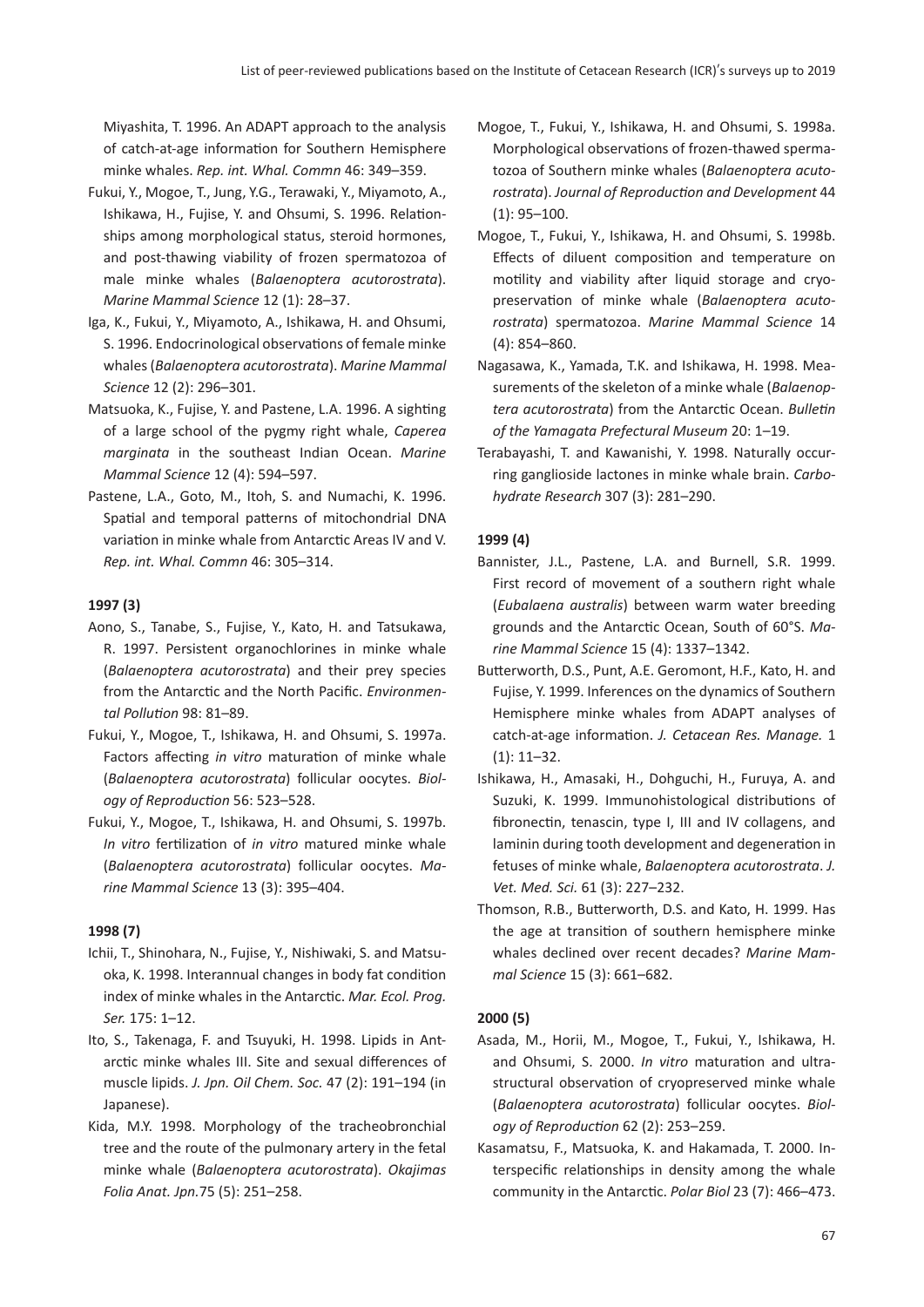- Mogoe, T., Suzuki, T., Asada, M., Fukui, Y., Ishikawa, H. and Ohsumi, S. 2000. Functional reduction of the Southern minke whale (*Balaenoptera acutorostrata*) testis during the feeding season. *Marine Mammal Science* 16 (3): 559–569.
- Rosenbaum, H.C., Brownell, R.L., Brown, M.W., Schaeff, C., Portway, V., White, B.N., Malik, S., Pastene, L.A., Pateneude, N.J., Baker, C.S., Goto, M., Best, P.B., Clapham, P.J., Hamilton, P., Moore, M., Payne, R., Rowntree, V., Tynan, C.T., Bannister, J.L. and DeSalle, R. 2000. Worldwide genetic differentiation of *Eubalaena*: questioning the number of right whale species. *Molecular Ecology* 9: 1793–1802.
- Wei, H. and Fukui, Y. 2000. Fertilizability of ovine, bovine or minke whale (*Balaenoptera acutorostrata*) spermatozoa intracytoplasmically injected into bovine oocytes. *Zygote* 8 (3): 267–274.

# **2001 (3)**

- Asada, M., Tetsuka, M., Ishikawa, H., Ohsumi, S. and Fukui, Y. 2001. Improvement on *in vitro* maturation, fertilization and development of minke whale (*Balaenoptera acutorostrata*) oocytes. *Theriogenology* 56 (4): 521–533.
- Asada, M., Wei, H., Nagayama, R., Tetsuka, M., Ishikawa, H., Ohsumi, S. and Fukui, Y. 2001. An attempt at intracytoplasmic sperm injection of frozen-thawed minke whale (*Balaenoptera bonaerensis*) oocytes. *Zygote* 9 (3): 299–307.
- Suzuki, T., Mogoe, T., Asada, M., Miyamoto, A., Tetsuka, M., Ishikawa, H., Ohsumi, S. and Fukui, Y. 2001. Plasma and pituitary concentrations of gonadotropins (FSH and LH) in minke whales (*Balaenoptera acutorostrata*) during the feeding season. *Theriogenology* 55 (5): 1127–1141.

#### **2002 (6)**

- Abe, H. and Goto, M. 2002. The application of microsatellite DNA for determining population structure of minke whale. pp. 109–113. *In*: Nishimura, A. (Ed). *Technical Reports of the Hokkaido National Fisheries Research Institute No.5*. Hokkaido National Fisheries Research Institute, Hokkaido.
- Kunito, T., Watanabe, I., Yasunaga, G., Fujise, Y. and Tanabe, S. 2002. Using trace elements in skin to discriminate the populations of minke whale in southern hemisphere. *Marine Environmental Research* 53: 175–197.
- Murase, H., Matsuoka, K., Ichii, T. and Nishiwaki, S. 2002. Relationship between the distribution of euphausiids and baleen whales in the Antarctic (35°E–145°W).

```
Polar Biol 25 (2): 135–145.
```
- Pastene, L.A., Goto, M. and Kanda, N. 2002. The utility of DNA analysis for the management and conservation of large whales. *Fish Sci* 68 (Suppl. I): 286–289.
- Suzuki, M., Ishikawa, H., Otani, S., Tobayama, T., Katsumata, E., Ueda, K., Uchida, S., Yoshioka, M. and Aida, K. 2002. The characteristics of adrenal glands and its hormones in cetacean. *Fish Sci* 68 (Suppl. I): 272–275.
- Urashima, T., Sato, H., Munakata, J., Nakamura, T., Arai, I., Saito, T., Tetsuka, M., Fukui, Y., Ishikawa, H., Lyndersen, C. and Kovacs, K.M. 2002. Chemical characterization of the oligosaccharides in beluga (*Delphinapterus leucas*) and minke whale (*Balaenoptera acutorostrata*) milk. *Comparative Biochemistry and Physiology Part B* 132: 611–624.

#### **2003 (5)**

- Hayashi, K., Nishida, S., Yoshida, H., Goto, M., Pastene, L.A. and Koike, H. 2003. Sequence variation of the *DQB* allele in the cetacean MHC. *Mammal Study* 28 (2): 89–96.
- Matsuoka, K., Watanabe, T., Ichii, T., Shimada, H. and Nishiwaki, S. 2003. Large whale distributions (south of 60°S, 35°E–130°E) in relation to the Southern Boundary of the Antarctic Circumpolar Current. pp. 26–30. *In*: *Antarctic Biology in a Global Context.* Proceedings of the VIIIth SCAR International Biology Symposium, 27 August-1 September 2001. Vriji Universiteit, Amsterdam, The Netherlands, Backhuys Publisheres, Leiden.
- Nishida, S., Hayashi, K., Pastene, L.A., Goto, M., Kanda, N. and Koike, H. 2003. Polymorphic analysis of cetacean MHC - A case study on the minke whales -. *Mammalian Science* (Suppl.) 3: 75–78 (in Japanese).
- Nishida, S., Pastene, L.A., Goto, M. and Kanda, N. 2003. SRY gene structure and phylogeny in the cetacean species. *Mammal Study* 28 (1): 57–66.
- Ohishi, K., Zenitani, R., Bando, T., Goto, Y., Uchida, K., Maruyama, T., Yamamoto, S., Miyazaki, N. and Fujise, Y. 2003. Pathological and serological evidence of *Brucella*-infection in baleen whales (Mysticeti) in the western North Pacific. *Comp. Immun. Microbiol. Infect. Dis.* 26 (2): 125–136.

#### **2004 (8)**

Amemiya, K., Iwanami, Y., Kobayashi, T., Terao, T., Fukui, Y., Ishikawa, H., Ohsumi, S., Hirabayashi, M. and Hochi, S. 2004. Acquirement of oocyte-activating factor in Antarctic minke whale (*Balaenoptera bonaerensis*) spermatogenic cells, assessed by meiosis resumption of microinseminated mouse oocytes. *J. Mamm. Ova*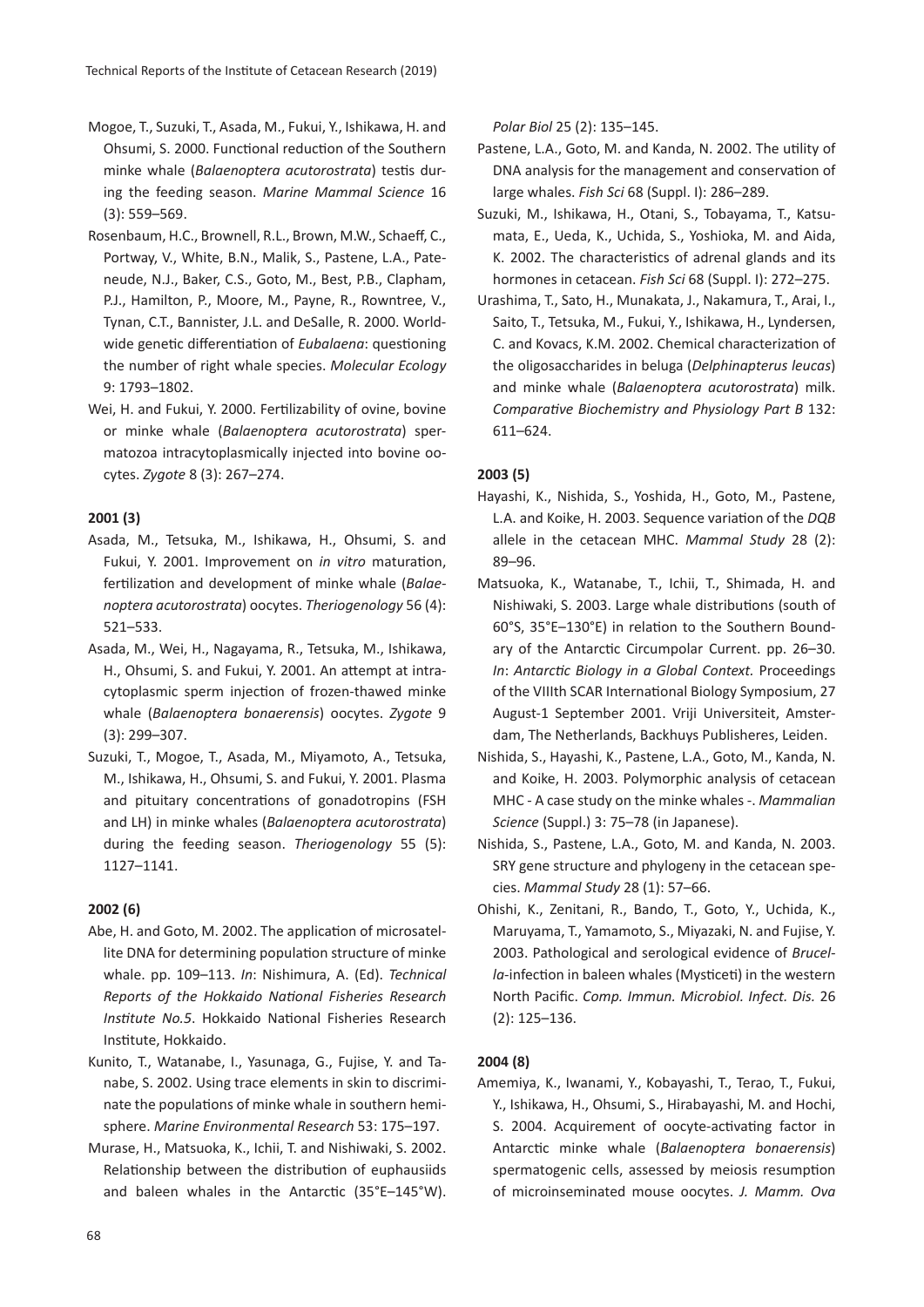*Res.* 21: 149–156.

- Branch, T.A., Matsuoka, K. and Miyashita, T. 2004. Evidence for increase in Antarctic blue whales based on Bayesian modeling. *Marine Mammal Science* 20 (4): 726–754.
- Fujihira, T., Kinoshita, M., Sasaki, M., Ohnishi, M., Ishikawa, H., Ohsumi, S. and Fukui, Y. 2004. Comparative studies on lipid analysis and ultrastructure in porcine and southern minke whale (*Balaenoptera bonaerensis*) oocytes. *Journal of Reproduction and Development* 50 (5): 525–532.
- Fukui, Y., Togawa, M., Abe, N., Takano, Y., Asada, M., Okada, A., Iida, K., Ishikawa, H. and Ohsumi, S. 2004. Validation of the sperm quality analyzer and the hypoosmotic swelling test for frozen-thawed ram and minke whale (*Balaenoptera bonarensis*) spermatozoa. *Journal of Reproduction and Development* 50 (1): 147–154.
- Ikumi, S., Sawai, K., Takeuchi, Y., Iwayama, H., Ishikawa, H., Ohsumi, S. and Fukui, Y. 2004. Interspecies somatic cell nuclear transfer for *in vitro* production of Antarctic minke Whale (*Balaenoptera bonaerensis*) Embryos. *Cloning and Stem Cells* 6 (3): 284–293.
- Iwayama, H., Hochi, S., Kato, M., Hirabayashi, M., Kuwayama, M., Ishikawa, H., Ohsumi, S. and Fukui, Y. 2004. Effects of cryodevice type and donor's sexual maturity on vitrification of minke whale (*Balaenoptera bonaerensis*) oocytes at germinal vesicle-stage. *Zygote* 12 (4): 333–338.
- Muranishi, Y., Sasaki, M., Hayashi, K., Abe, N., Fujihira, T., Ishikawa, H., Ohsumi, S., Miyamoto, A. and Fukui, Y. 2004. Relationship between the appearance of preantral follicles in the fetal ovary of Antarctic minke whales (*Balaenoptera bonaerensis*) and hormone concentrations in the fetal heart, umbilical cord and maternal blood. *Zygote* 12 (2): 125–132.
- Tetsuka, M., Asada, M., Mogoe, T., Fukui, Y., Ishikawa, H. and Ohsumi, S. 2004. The pattern of ovarian development in the prepubertal Antarctic minke whale (*Balaenoptera bonaerensis*). *Journal of Reproduction and Development* 50 (4): 381–389.

#### **2005 (6)**

- Ishikawa, H. and Shigemune, H. 2005. Improvements in more humane killing methods of Antarctic minke whales, *Balaenoptera bonaerensis*, in the Japanese Whale Research Program under Special Permit in the Antarctic Sea (JARPA). *Jpn. J. Zoo Wildl. Med.* 10 (1): 27–34.
- Iwayama, H., Ishikawa, H., Ohsumi, S. and Fukui, Y. 2005. Attempt at *in vitro* maturation of minke whale (*Balae-*

*noptera bonaerensis*) oocytes using a portable CO<sub>2</sub> incubator. *Journal of Reproduction and Development* 51 (1): 69–75.

- Matsuoka, K., Pitman, R. and Marques, F. 2005. A note on a pigmy right whale (*Caperea marginata*) sighting in the southwestern Pacific Ocean. *J. Cetacean Res. Manage.* 7(1): 71–73.
- Matsuoka, K., Hakamada, T., Kiwada, H., Murase, H. and Nishiwaki, S. 2005. Abundance increases of large baleen whales in the Antarctic based on the sighting survey during Japanese Whale Research Program (JARPA). *Global Environmental Research* 9 (2): 105–115.
- Nikaido, M., Sasaki, T., Makino, H., Goto, M., Kanda, N., Pastene, L.A. and Okada, N. 2005. Phylogenetic reconstruction of baleen whales and detection of their past extensive radiation event by the SINE insertion analysis. *Fossils* 77: 22–28 (in Japanese).
- Sasaki, T., Nikaido, M., Hamilton, H., Goto, M., Kato, H., Kanda, N., Pastene, L.A., Cao, Y., Fordyce, R.E., Hasegawa, M. and Okada, N. 2005. Mitochondrial phylogenetics and evolution of mysticete whales. *Systematic Biology* 54 (1): 77–90.

#### **2006 (9)**

- Fujihira, T., Kobayashi, M., Hochi, S., Hirabayashi, M., Ishikawa, H., Ohsumi, S. and Fukui, Y. 2006. Developmental capacity of Antarctic minke whale (*Balaenoptera bonaerensis*) vitrified oocytes following *in vitro* maturation, and parthenogenetic activation or intracytoplasmic sperm injection. *Zygote* 14 (2): 89–95.
- Honda, K., Aoki, M. and Fujise, Y. 2006. Echochemical approach using mercury accumulation of Antarctic minke whale, *Balaenoptera bonaerensis*, as tracer of historical change of Antarctic marine ecosystem during 1980– 1999. *Bull. Environ. Contam. Toxicol.* 76: 140–147.
- Iwanami, K., Mita, H., Yamamoto, Y., Fujise, Y., Yamada, T. and Suzuki, T. 2006. cDNA-derived amino acid sequences of myoglobins from nine species of whales and dolphins. *Comparative Biochemistry and Physiology, Part B* 145: 249–256.
- Kobayashi, T., Amemiya, K., Takeuchi, K., Tsujioka, T., Tominaga, K., Hirabayashi, M., Ishikawa, H., Fukui, Y. and Hochi, S. 2006. Contribution of spermatozoal centrosomes to the microtubule-organizing centre in Antarctic minke whale (*Balaenoptera bonaerensis*). *Zygote* 14 (1): 45–51.
- Konishi, K. 2006. Characteristics of blubber distribution and body condition indicators for Antarctic minke whale (*Balaenoptera bonaerensis*). *Mammal Study* 31 (1): 15–22.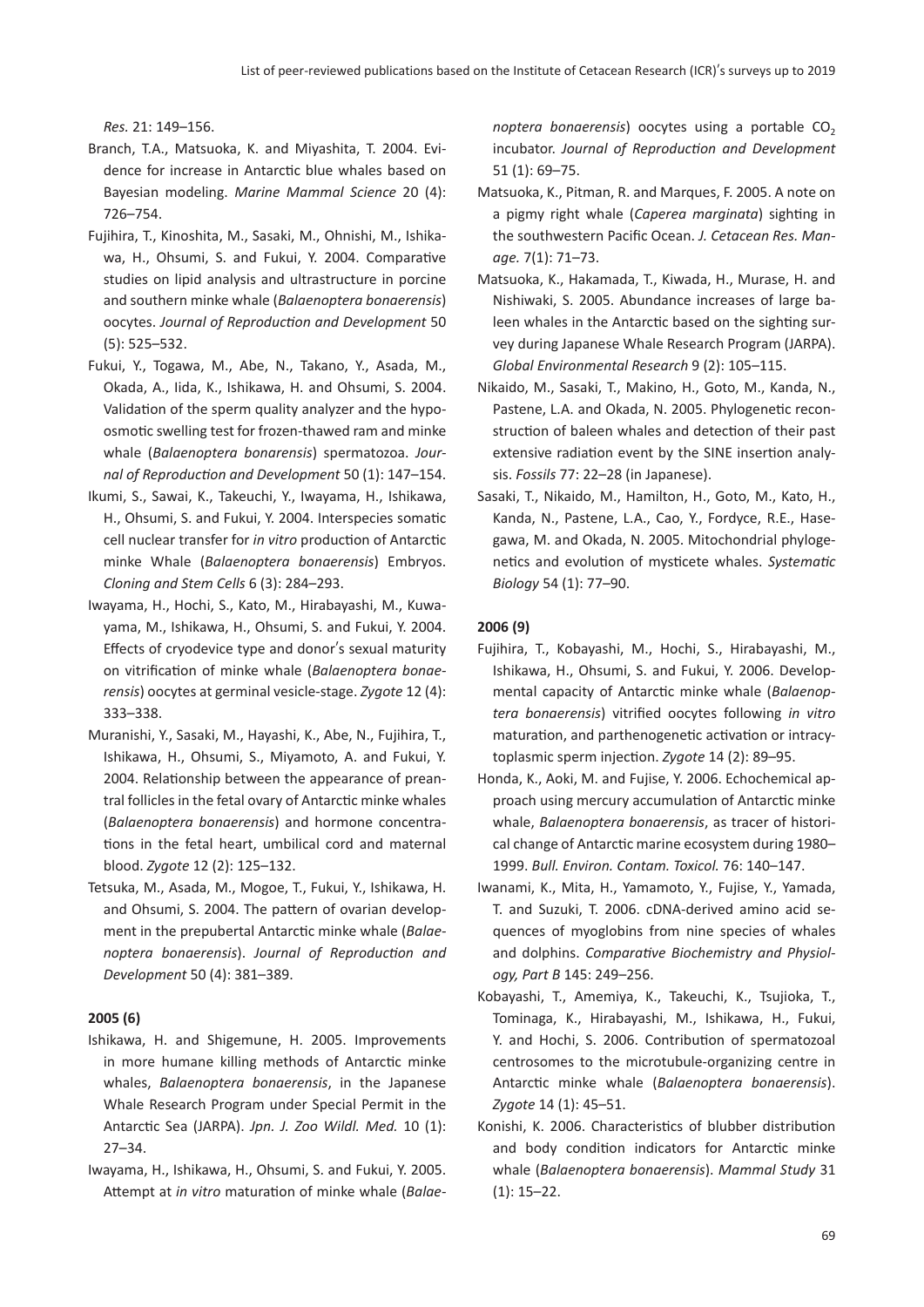- Mori, M. and Butterworth, D.S. 2006. A first step towards modelling the krill–predator dynamics of the Antarctic ecosystem. *CCAMLR Science* 13: 217–277.
- Nikaido, M., Hamilton, H., Makino, H., Sasaki, T., Takahashi, K., Goto, M., Kanda, N., Pastene, L.A. and Okada, N. 2006. Baleen whale phylogeny and a past extensive radiation event revealed by SINE insertion analysis. *Mol. Biol. Evol.* 23 (5): 866–873.
- Rock, J., Pastene, L.A., Kaufman, G., Forestell, P., Matsuoka, K. and Allen, J. 2006. A note on East Australia Group V Stock humpback whale movement between feeding and breeding areas based on photo-identification. *J. Cetacean Res. Manage.* 8 (3): 301–305.
- Yabuki, T., Suga, T., Hanawa, K., Matsuoka, K., Kiwada, H. and Watanabe, T. 2006. Possible source of the Antarctic bottom water in the Prydz Bay Region. *Journal of Oceanography* 62 (5): 649–655.

# **2007 (7)**

- Asada, M., Tetsuka, M., Ishikawa, H., Ohsumi, S. and Fukui, Y. 2007. Ultrastructural changes during maturation and cryopreservation of follicular oocytes of Antarctic minke whales (*Balaenoptera bonaerensis*). *Jpn. J. Zoo. Wildl. Med.* 12 (1): 51–66.
- Branch, T.A., Stafford, K.M., Palacios, D.M., Allison, C., Bannister, J.L., Burton, C.L.K., Cabrera, E., Carlson, C.A., Galletti Vernazzani, B., Gill, P.C., Hucke-Gaete, R., Jenner, K.C.S., Jenner, Mn. M., Matsuoka, K., Mikhalev, Y.A., Miyashita, T., Morrice, M.G., Nishiwaki, S., Sturrock, V.J., Tormosov, D., Anderson, R.C., Baker, A.N., Best, P.B., Borsa, P., Brownell Jr, R.L., Childerhouse, S., Findlay, K.P., Gerrodette, T., Ilangakoon, A.D., Joergensen, M., Kahn, B., Ljungblad, D.K., Maughan, B., Mccauley, R.D., Mckay, S., Norris, T.F., Oman Whale and Dolphin Research Group, Rankin, S., Samaran, F., Thiele, D., Van Waerebeek, K. and Warneke, R.M. 2007. Past and present distribution, densities and movements of blue whales in the Southern Hemisphere and adjacent waters. *Mammal Rev.* 37 (2): 116–175.
- LeDuc, R.G., Dizon, A.E., Goto, M., Pastene, L.A., Kato, H., Nishiwaki, S. and Brownell, R.L. 2007. Patterns of genetic variation in southern hemisphere blue whales, and the use of assignment test to detect mixing on the feeding grounds. *J. Cetacean Res. Manage.* 9 (1): 73–80.
- Nagai, H., Mogoe, T., Ishikawa, H., Hochi, S., Ohsumi, S. and Fukui, Y. 2007. Follicle size-dependent changes in follicular fluid components and oocyte diameter in Antarctic minke whales (*Balaenoptera bonaerensis*). *Journal of Reproduction and Development* 53 (6):

1265–1272.

- Nishida, S., Goto, M., Pastene, L.A., Kanda, N. and Koike, H. 2007. Phylogenetic relationships among cetaceans revealed by Y-chromosome sequences.*Zoological Science* 24 (7): 723–732.
- Onbe, K. Nishida, S., Sone, E., Kanda, N., Goto, M., Pastene, L.A., Tanabe, S. and Koike, H. 2007. Sequence variation in the *Tbx4* gene in marine mammals.*Zoological Science* 24 (5): 449–464.
- Pastene, L.A., Goto, M., Kanda, N., Zerbini, A.N., Kerem, D., Watanabe, K., Bessho, Y., Hasegawa, M., Nielsen, R., Larsen, F. and Palsbøll, P.J. 2007. Radiation and speciation of pelagic organisms during periods of global warming: the case of the common minke whale, *Balaenoptera acutorostrata. Molecular Ecology* 16: 1481–1495.

## **2008 (4)**

- Ishikawa, H. and Shigemune, H. 2008. Comparative experiment of whaling grenades in the Japanese Whale Research Program under Special Permit (JARPA and JARPN). *Jpn. J. Zoo Wildl. Med.* 13 (1): 21–28.
- Konishi, K., Tamura, T., Zenitani, R., Bando, T., Kato, H. and Walløe, L. 2008. Decline in energy storage in the Antarctic minke whale (*Balaenoptera bonaerensis*) in the Southern Ocean. *Polar Biol* 31 (2): 1509–1520.
- Ohishi, K., Fujise, Y. and Maruyama, T. 2008. *Brucella* spp. in the western North Pacific and Antarctic cetaceans: a review. *J. Cetacean Res. Manage.* 10 (1):67–72.
- Yunoki, K., Ishikawa, H., Fukui, Y. and Ohnishi, M. 2008. Chemical properties of epidermal lipids, especially sphingolipids, of the Antarctic minke whale. *Lipids* 43 (2): 151–159.

#### **2009 (2)**

- Ono, N., Yamaguchi, T., Ishikawa, H., Arakawa, M., Takahashi, N. Saikawa, T. and Shimada, T. 2009. Morphological varieties of the Purkinje fiber network in mammalian hearts, as revealed by light and electron microscopy. *Arch Histol Cytol* 72 (3): 139–149.
- Tamura, T. and Konishi, K. 2009. Feeding habits and prey consumption of Antarctic minke whale (*Balaenoptera bonaerensis*) in the Southern Ocean. *J. Northw. Atl. Fish. Sci.* 42: 13–25.

#### **2010 (15)**

Fujise, Y., Nishiwaki, S. and Ishikawa, S. 2010. Overview of the Japanese Whale Research Program under Special Permit in the Antarctic (JARPA). *Bull. Jpn. Soc. Fish. Oceanogr.* 74: 43–44 (in Japanese).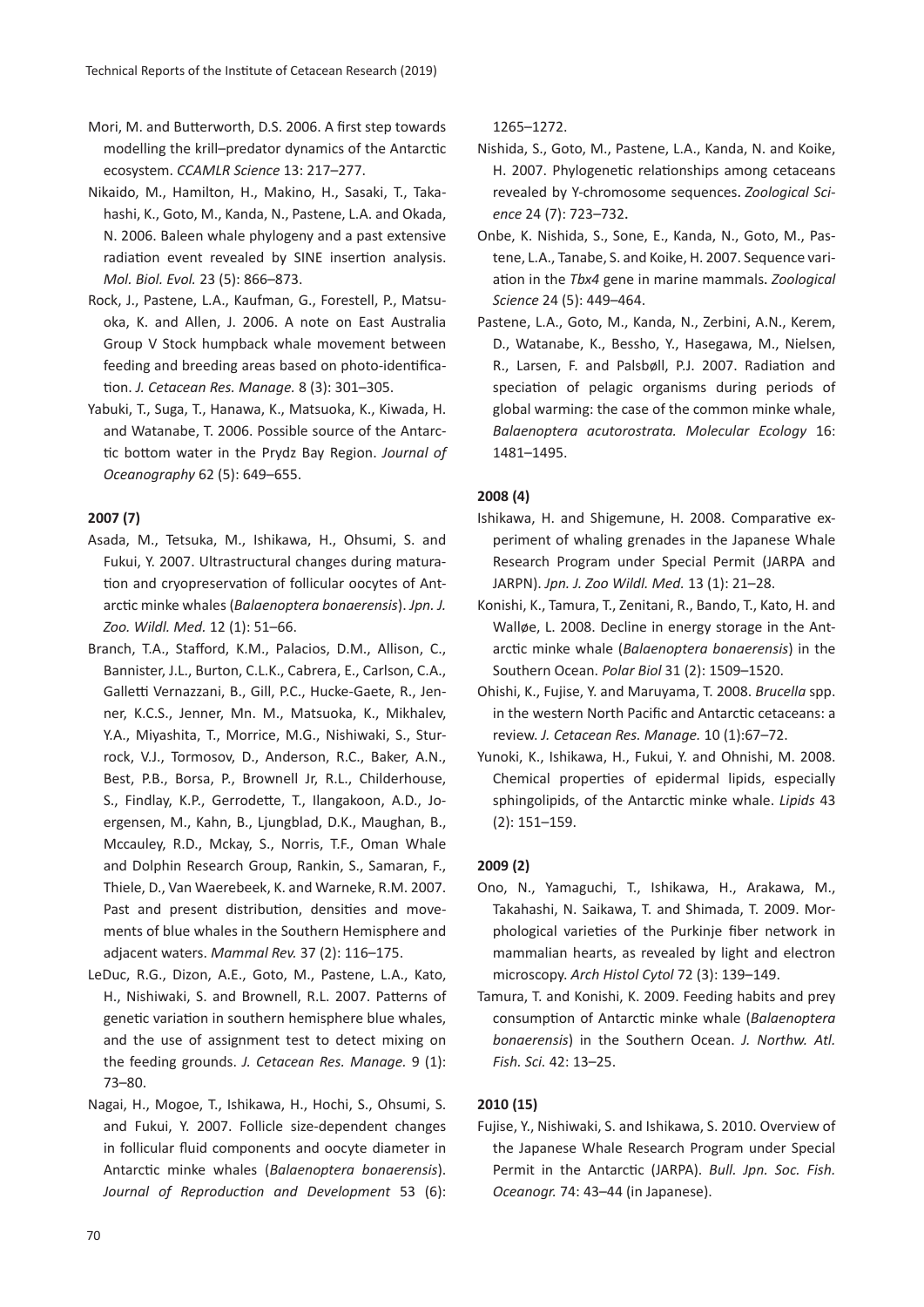- Fujise, Y., Hatanaka, H. and Ohsumi, S. 2010. Changes in the Antarctic marine ecosystem as revealed by the JARPA research: What has happened to the Antarctic minke whale stocks? *Ottar* (Tromsø Museum) 280: 29–34 (in Norwegian).
- Glover, K.A., Kanda, N., Haug, T., Pastene, L.A., Øien, N., Goto, M., Seliussen, B.B. and Skaug, H.J. Migration of Antarctic minke whales to the Arctic. *PLoS ONE* 5 (12): e15197.
- Ishikawa, H. 2010. Animal Welfare Introduction -. *Jpn. J. Zoo. Wildl. Med.* 15 (1): 1–3 (in Japanese).
- Ishikawa, H. 2010. Lethal Research for Wildlife. *Jpn. J. Zoo. Wildl. Med.* 15 (1): 9–14 (in Japanese).
- Kokubun, N., Yasuma, H., Murase, H. and Naganobu, M. 2010. Distribution of seabirds in the Ross Sea, Antarctica. *Bull. Jpn. Soc. Fish. Oceanogr.* 74: 42–43 (in Japanese).
- Matsuoka, K., Kiwada, K., Murase, H. and Nishiwaki, S. 2010. Whale species composition and their distribution patterns in the Ross Sea, Antarctica. *Bull. Jpn. Soc. Fish. Oceanogr.* 74: 44–45 (in Japanese).
- Murase, H., Matsuoka, K., Hakamada, T., Nishiwaki, S., Naganobu, M. and Kitakado, T. 2010. Estimation of spatial distribution pattern of cetacean using environmental covariates in the Ross Sea, Antarctica. *Bull. Jpn. Soc. Fish. Oceanogr.* 74: 47–48 (in Japanese).
- Naganobu, M. and Murase, H. 2010. Ecological linkage between oceanographic environment and distribution of top predators and their preys in the Ross Sea region. *Bull. Jpn. Soc. Fish. Oceanogr.* 74: 48–49 (in Japanese).
- Naganobu, M., Murase, H., Nishiwaki, S., Yasuma, H., Matsukura, R., Takao, Y., Taki, K., Hayashi, T., Watanabe, Y., Yabuki, T., Yoda, Y., Noiri, Y., Kuga, M., Yoshikawa, K., Kokubun, N., Iwami, T., K., Itoh, K., Goto, M., Isoda, T., Matsuoka, K., Tamura, T. and Fujise, Y. 2010. Structure of marine ecosystem of the Ross Sea, Antarctica—overview and synthesis of the results of the Japanese multidisciplinary study by *Kaiyo-Maru* and JARPA—. *Bull. Jpn. Soc. Fish. Oceanogr.* 74: 1–12.
- Naganobu, M., Nishiwaki, S., Nagai, N. and Tohyama, D. 2010. Multidisciplinary ecological survey by the R/V *Kaiyo Maru* and JARPA in the Ross Sea, Antarctica. *Bull. Jpn. Soc. Fish. Oceanogr.* 74: 34–35 (in Japanese).
- Pastene, L. A., Acevedo, J., Goto, M., Zerbini, A.N., Acuna, P. and Aguayo-Lobo, A. 2010. Population structure and possible migratory links of common minke whales, *Balaenoptera acutorostrata*, in the Southern Hemisphere. *Conserv Genet* 11 (4): 1553–1558.
- Tamura, T., Konishi, K., Nishiwaki, S., Taki, K., Hayashi, T. and Naganobu, M. 2010. Feeding ecology of the Ant-

arctic minke whales in the Ross Sea, Antarctica. *Bull. Jpn. Soc. Fish. Oceanogr.* 74: 46–47 (in Japanese).

- Yabuki, T., Noiri,Y., Murase, H., Kiwada, H., Matsuoka, K. and Naganobu, M. 2010. Physical and chemical study of hydrographic feature based on the R/V *Kaiyo Maru* cruise and JARPA in the Ross Sea, Antarctica. *Bull. Jpn. Soc. Fish. Oceanogr.* 74: 35–36 (in Japanese).
- Zenitani, R. and Kato, H. 2010. The growth of baleen plates in Antarctic minke whales, with special reference to the V-shape notch appearing at the outer edge of the plates. *Nippon Suisan Gakkaishi* 76 (5): 870–876 (in Japanese with English abstract).

# **2011 (1)**

Matsuoka, K., Hakamada, T., Kiwada, H., Murase, H. and Nishiwaki, S. 2011. Abundance estimates and trends for humpback whales (*Megaptera novaeangliae*) in Antarctic Areas IV and V based on JARPA sighting data. *J. Cetacean Res. Manage.* (special issue) 3: 75–94.

# **2012 (1)**

\*Sremba, A.L., Hancock-Hanser, B., Branch, T.A., LeDuc, R.L. and Baker, C.S. 2012. Circumpolar diversity and geographic differentiation of mtDNA in the critically endangered Antarctic blue whale (*Balaenoptera musculus intermedia*). *PLoS ONE* 7 (3): e32579.

#### **2013 (6)**

- Glover, K.A., Kanda, N., Haug, T., Pastene, L.A., Øien, N., Seliussen, B.B., Sørvik, A.G.E. and Skaug, H.J. 2013. Hybrids between common and Antarctic minke whales are fertile and can back-cross. *BMC Genetics* 14: 25.
- Hakamada, T., Matsuoka, K., Nishiwaki, S. and Kitakado, T. 2013. Abundance estimates and trends for Antarctic minke whales (*Balaenoptera bonaerensis*) in Antarctic Areas IV and V for the period 1989/90–2004/05. *J. Cetacean Res. Manage.* 13 (2): 123–151.
- Kitakado, T., Lockyer, C. and Punt, A.E. 2013. A statistical model for quantifying age-reading errors and its application to the Antarctic minke whales. *J. Cetacean Res. Manage.* 13 (3): 181–190.
- Murase, H., Kitakado, T., Hakamada, T., Matsuoka, K., Nishiwaki, S. and Naganobu, M. 2013. Spatial distribution of Antarctic minke whales (*Balaenoptera bonaerensis*) in relation to spatial distributions of krill in the Ross Sea, Antarctica. *Fish. Oceanogr.* 22 (3): 154–173.
- Sasaki, M., Amano, Y., Hayakawa, D., Tsubota, T., Ishikawa, H., Mogoe, T., Ohsumi, S., Tetsuka, M., Miyamoto, A., Fukui, Y., Budipitojo, T. and Kitamura, N. 2013. Structure and steroidogenesis of the placenta in the Antarc-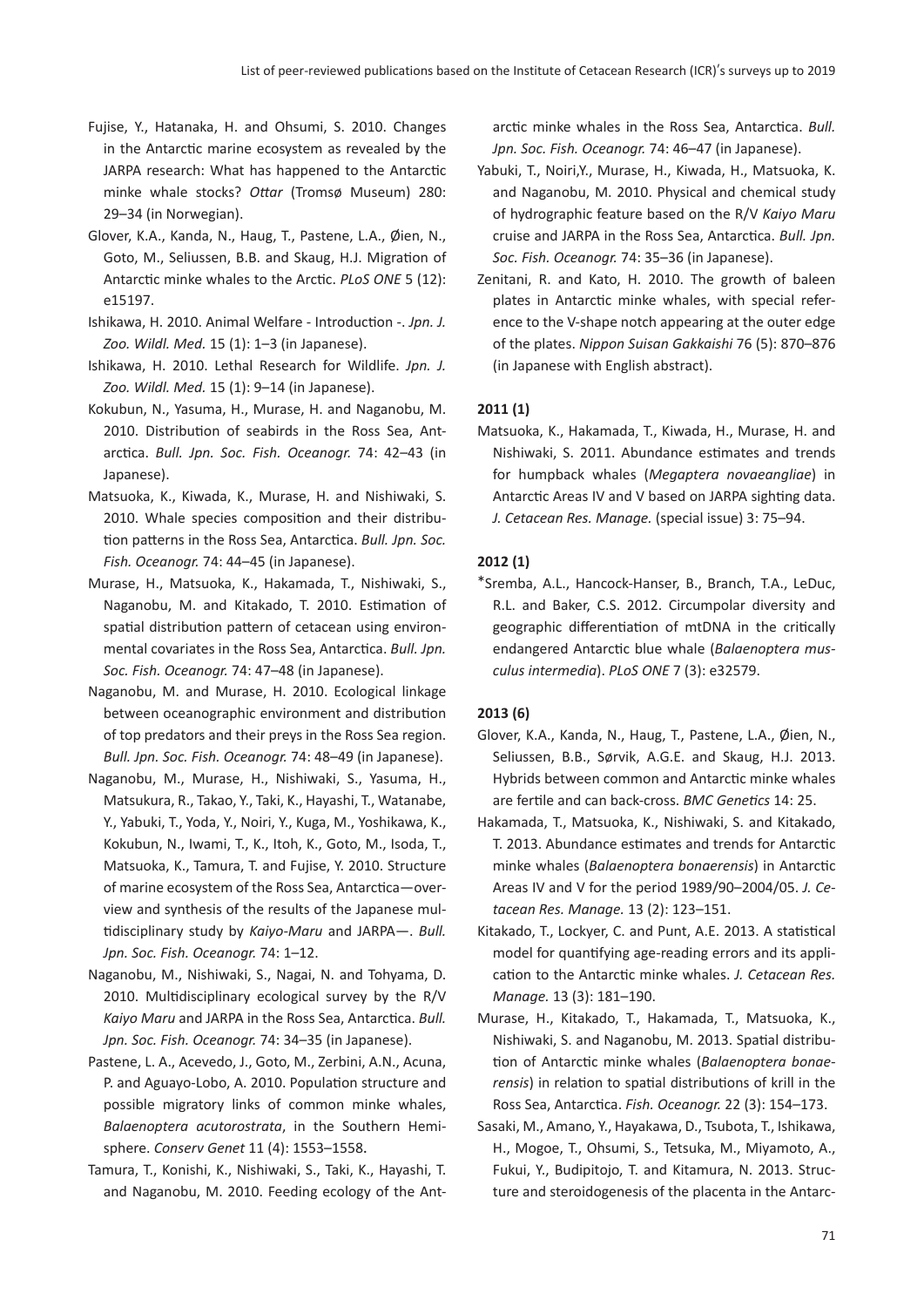tic minke whale (*Balaenoptera bonaerensis*). *Journal of Reproduction and Development* 59 (2): 159–167.

Shibata, Y., Matsuishi, T., Murase, H., Matsuoka, K., Hakamada, T., Kitakado, T. and Matsuda, H. 2013. Effects of stratification and misspecification of covariates on species distribution models for abundance estimation from virtual line transect survey data. *Fish Sci* 79 (4): 559–568.

# **2014 (3)**

- Konishi, K., Hakamada, T., Kiwada, H., Kitakado, T. and Walløe, L. 2014. Decrease in stomach contents in the Antarctic minke whale (*Balaenoptera bonaerensis*) in the Southern Ocean. *Polar Biol* 37 (2): 205–215.
- Punt, A.E. 2014. A summary history of the application of statistical catch-at-age analysis (SCAA) to Antarctic minke whales. *J. Cetacean Res. Manage.* 14: 81–92.
- Punt, A.E., Hakamada, T., Bando, T. and Kitakado, T. 2014. Assessment of Antarctic minke whales using statistical catch-at-age analysis (SCAA). *J. Cetacean Res. Manage.* 14: 93–116.

# **2015 (2)**

- Konishi, K. and Walløe, L. 2015. Substantial decline in energy storage and stomach fullness in Antarctic minke whales (*Balaenoptera bonaerensis*) during the 1990's. *J. Cetacean Res. Manage.* 15: 77–92.
- Yasunaga, G., Fujise, Y., Zenitani, R., Tanabe, S. and Kato, H. 2015. Spatial and temporal variation of PCBs and organochlorine pesticides in the Antarctic minke whales, *Balaenoptera bonaerensis*, in the period 1987–2005. *Chemosphere* 126: 11–17.

# **2016 (2)**

- Pastene, L.A. and Goto, M. 2016. Genetic characterization and population genetic structure of the Antarctic minke whale *Balaenoptera bonaerensis* in the Indo-Pacific region of the Southern Ocean. *Fish Sci* 82 (6): 873–886.
- Wada, N., Yamanaka, S., Shibato, J., Rakwal, R., Hirako, S., Iizuka, Y., Kim, H., Matsumoto, A., Kimura, A., Takenoya, F., Yasunaga, G. and Shioda, S. 2016. Behavioral and omics analyses study on potential involvement of dipeptide balenine through supplementation in diet of senescence-accelerated mouse prone 8. *Genomics Data* 10: 38–50.

# **2017 (3)**

Isoda, T. and Tamura, T. 2017. Report of a White Adélie Penguin *Pygoscelis adeliae* in the Antarctic Ocean. *J.* 

*Yamashina Inst. Ornithol.* 48 (2): 74–77.

- \*Leduc, R.G., Archer, F.I., Lang, A.R., Martien, K.K., Hancock-Hanser, B., Torres-Florez, J.P., Hucke-Gaete, R., Rosenbaum, H.C., VanWaerebeek, Bownell, R.L. and Taylor, B.L. 2017. Genetic variation in blue whales in the eastern pacific: implications for taxonomy and use of common wintering grounds. *Molecular Ecology* 26: 740–751.
- Yasunaga, G., Pastene, L.A., Bando, T., Hakamada, T. and Fujise, Y. 2017. Age estimation of Antarctic minke whales *Balaenoptera bonaerensis* based on aspartic acid racemization technique. *Fish Sci* 86 (6): 947–954.

# **2019 (2)**

- Inoue, S., Yasunaga, G. and Pastene, L.A. 2019. Comparison of progesterone concentrations in blubber and plasma among female Antarctic minke whales of known reproductive status. *Fish Sci* 85 (6): 971–977.
- Tanabe, A., Shimizu, R., Osawa, Y., Suzuki, M., Ito, S., Goto, M., Pastene, L.A., Fujise, Y. and Sahara, H. 2019. Age estimation by DNA methylation in Antarctic minke whales. *Fish Sci*: https://doi.org/10.1007/ s12562-019-01371-7.

#### **JARPN/JARPNII/NEWREP-NP surveys**

#### **1996 (3)**

- Butterworth, D.S., Geromont H.F. and Wada S. 1996. Further analysis of allele frequency data to provide estimates of the extent of mixing between the various North Pacific minke whale stocks, and their implications for the status of the "O"stock. *Rep. int. Whal. Commn* 46: 443–451.
- Kuramochi, T., Machida, M., Araki, J., Uchida, A., Kishiro, T. and Nagasawa, K. 1996. Minke whales (*Balaenoptera acutorostrata*) are one of the major final hosts of *Anisakis simplex* (Nematoda: Anisakidae) in the Northwestern North Pacific Ocean. *Rep. int. Whal. Commn* 46: 415–419.
- Miyashita, T. and Fujise, Y. 1996. Abundance estimate of the western North Pacific minke whale in sub-area 9 with notes on the results of dedicated surveys. *Rep. int. Whal. Commn* 47: 543–551.

#### **1997 (6)**

- Aono, S., Tanabe, S., Fujise, Y., Kato, H. and Tatsukawa, R. 1997. Persistent organochlorines in minke whale (*Balaenoptera acutorostrata*) and their prey species from the Antarctic and the North Pacific. *Environmental Pollution* 98: 81–89.
- Araki, J., Kuramochi, T., Machida, M., Nagasawa, K. and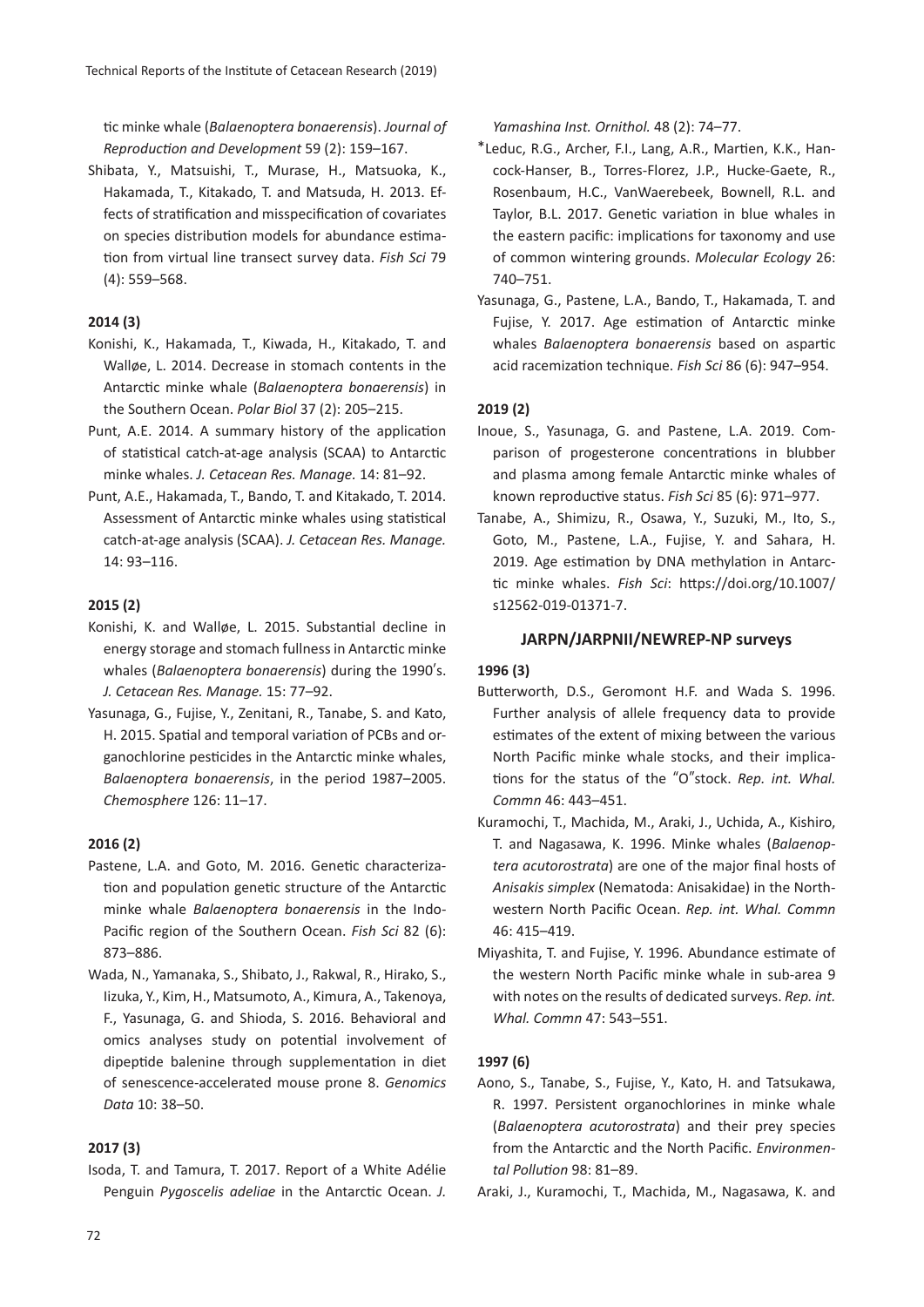Uchida, A. 1997. A note on the parasite fauna of the western North Pacific minke whale (*Balaenoptera acutorostrata*). *Rep. int. Whal. Commn* 47: 565–567.

- Goto, M. and Pastene, L.A. 1997. Population structure of western North Pacific minke whale based on an RFLP analysis of mtDNA control region. *Rep. int. Whal. Commn* 47: 531–537.
- Hatanaka, H. and Miyashita, T. 1997. On the feeding migration of the Okhotsk Sea-West Pacific stock of minke whales, estimates based on length composition data. *Rep. int. Whal. Commn* 47: 557–564.
- Hatanaka, H. 1997. A short review of hypotheses on minke whale stock structure in the Northwestern part of the North Pacific. *Rep. int. Whal. Commn* 47: 553–555.
- Pastene, L.A., Goto, M., Itoh, S., Wada, S. and Kato, H. 1997. Intra- and inter-oceanic patterns of mitochondrial DNA variation in the Bryde's whale, *Balaenoptera edeni*. *Rep. int. Whal. Commn* 47: 569–574.

# **1998 (4)**

- Lindstrøm, U., Fujise, Y., Haug, T. and Tamura, T. 1998. Feeding habits of western North Pacific minke whales, *Balaenoptera acutorostrata*, as observed in July-September 1996. *Rep. int. Whal. Commn* 48: 463–469.
- Pastene, L.A., Goto, M. and Kishino, H. 1998. An estimate of mixing proportion of ʻJ' and ʻO' stocks minke whales in sub-area 11 based on mitochondrial DNA haplotype data. *Rep. int. Whal. Commn* 48: 471–474.
- Tamura, T., Fujise, Y. and Shimazaki, K. 1998. Diet of minke whales *Balaenoptera acutorostrata* in the Northwestern part of the North Pacific in summer 1994 and 1995. *Fish Sci* 64 (1): 71–76.
- Uchida, A., Kawakami, Y., Yuzu, S., Kishikawa, S., Kuramochi, T., Araki, J., Machida, M. and Nagasawa, K. 1998. Prevalence of parasites and histopathology of parasitisation in minke whales (*Balaenoptera acutorostrata*) from the western North Pacific Ocean and Southern Sea of Okhotsk. *Rep. int. Whal. Commn* 48: 475–479.

#### **1999 (2)**

- Le, T.H.L., Takahashi, S., Saeki, K., Nakatani, N., Tanabe, S., Miyazaki, N. and Fujise, Y. 1999. High percentage of butyltin residues in total tin in the livers of cetaceans from Japanese coastal waters. *Environmental Science & Technology* 33 (11): 1781–1786.
- Martinez, I. and Pastene, L.A. 1999. RAPD-typing of central and eastern North Atlantic and western North Pacific minke whales, *Balaenoptera acutorostrata*. *ICES*

*Journal of Marine Science* 56 (5): 640–651.

## **2000 (2)**

- Punt, A.E., Butterworth, D.S. and Wada, S. 2000. On the use of allele frequency data within a Bayesian framework: evaluation of relative probabilities of alternative stock structure hypotheses for North Pacific minke whales. *J. Cetacean Res. Manage.* 2 (2): 151–158.
- Uchida, A. and Araki, J. 2000. The ectoparasites and endoparasites in the minke whale, *Balaenoptera acutorostrata* from the western North Pacific Ocean. *J. Jpn. Vet. Med. Assoc.* 53 (2): 85–88 (in Japanese).

# **2001 (1)**

Okamura, H., Matsuoka, K., Hakamada, T., Okazaki, M. and Miyashita, T. 2001. Spatial and temporal structure of the western North Pacific minke whale distribution inferred from JARPN sightings data. *J. Cetacean Res. Manage.* 3 (2): 193–200.

# **2002 (5)**

- Abe, H. and Goto, M. 2002. The application of microsatellite DNA for determining population structure of minke whale. pp. 109–113. *In*: Nishimura, A. (Ed). *Technical Reports of the Hokkaido National Fisheries Research Institute No.5*. Hokkaido National Fisheries Research Institute, Hokkaido.
- Cui, G., Punt, A.E., Pastene, L. A. and Goto, M. 2002. Bayes and Empirical Bayes approaches to addressing stock structure questions using mtDNA data, with an illustrative application to North Pacific minke whales. *J. Cetacean Res. Manage.* 4 (2): 123–134.
- Ohsumi, S. and Tamura, T. 2002. Dietary studies on baleen whales in the North Pacific. *Fish Sci* 68 (Suppl. I): 260–263.
- Pastene, L.A., Goto, M. and Kanda, N. 2002. The utility of DNA analysis for the management and conservation of large whales. *Fish Sci* 68 (Suppl. I): 286–289.
- Tamura T. and Fujise Y. 2002. Geographical and seasonal changes of the prey species of minke whale in the Northwestern Pacific. *ICES Journal of Marine Science* 59 (3): 516–528.

#### **2003 (4)**

- Hayashi, K., Nishida, S., Yoshida, H., Goto, M., Pastene, L.A. and Koike, H. 2003. Sequence variation of the *DQB* allele in the cetacean MHC. *Mammal Study* 28 (2): 89–96.
- Nishida, S., Pastene, L.A., Goto, M. and Kanda, N. 2003. *SRY* gene structure and phylogeny in the cetacean spe-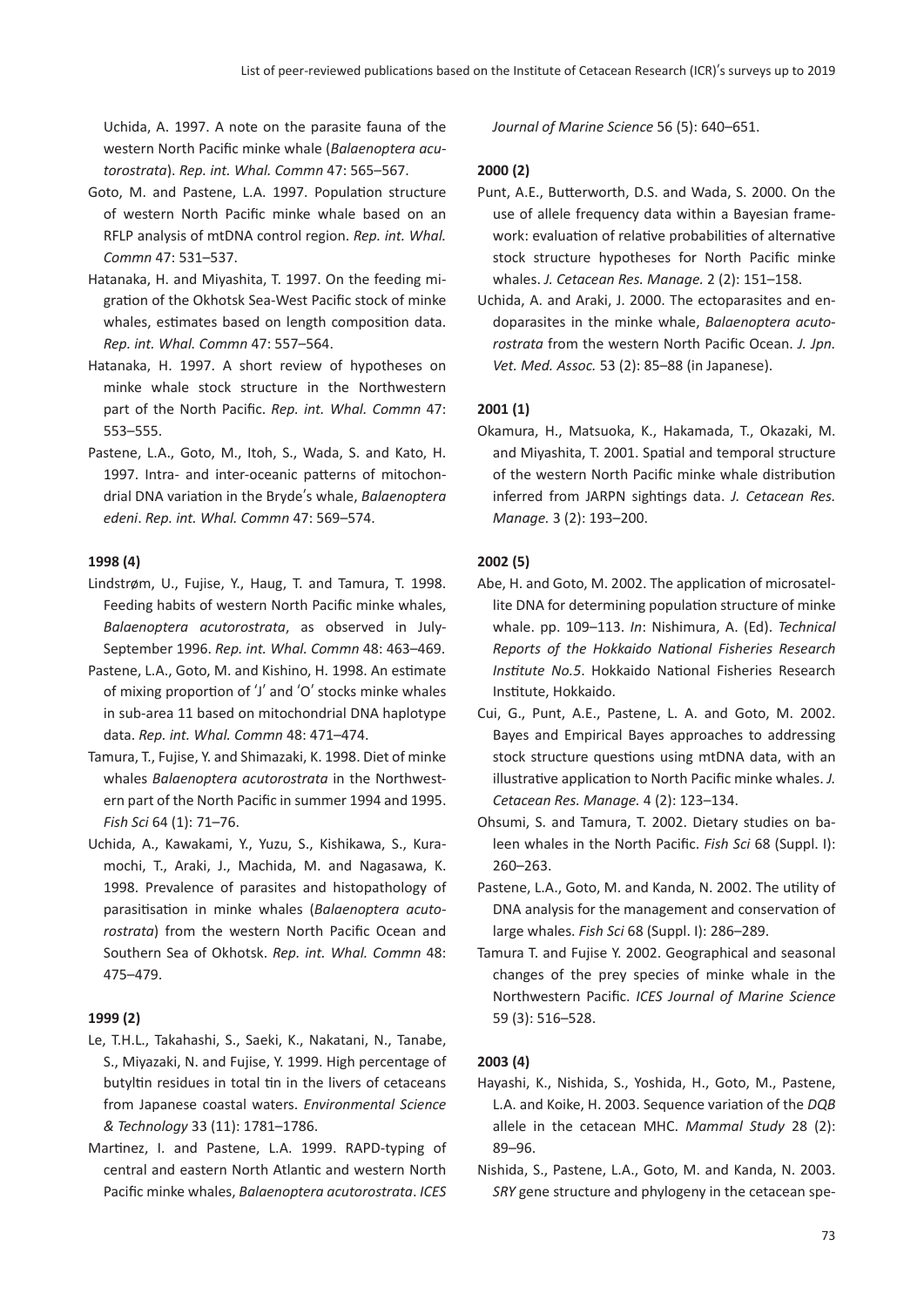cies. *Mammal Study* 28 (1): 57–66.

- Nishida, S., Hayashi, K., Pastene, L.A., Goto, M., Kanda, N. and Koike, H. 2003. Polymorphic analysis of cetacean MHC - A case study on the minke whales -. *Mammalian Science* (Suppl.) 3: 75–78 (in Japanese).
- Ohishi, K., Zenitani, R., Bando, T., Goto, Y., Uchida, K., Maruyama, T., Yamamoto, S., Miyazaki, N. and Fujise, Y. 2003. Pathological and serological evidence of Brucella-infection in baleen whales (Mysticeti) in the western North Pacific. *Comp. Immun. Microbiol. Infect. Dis* 26 (2): 125–136.

#### **2004 (5)**

- Kim, E.Y., Iwata, H., Fujise, Y. and Tanabe, S. 2004. Searching for novel CYP members using cDNA library from a minke whale liver. *Marine Environmental Research* 58: 495–498.
- Ohishi. K., Takishita, K., Kawato, M., Zenitani, R., Bando, T., Fujise, Y., Goto, Y., Yamamoto, S. and Maruyama, T. 2004. Molecular evidence of new variant *Brucella* in North Pacific common minke whales. *Microbes and Infection* 6: 1199–1204.
- Ohishi, K., Takishita, K., Kawato, M., Maruyama, T., Zenitani, R., Bando, T., Fujise, Y., Goto, Y. and Yamamoto, S. 2004. Molecular characterization of *Brucella* from North Pacific common minke whale. *Oceans'04*: 499–504.
- Watanabe, H., Mogoe, T., Asada, M., Hayashi, K., Fujise, Y., Ishikawa, H., Ohsumi, S., Miyamoto, A. and Fukui, Y. 2004. Relationship between serum sex hormone concentrations and histology of seminiferous tubules of captured baleen whales in the western North Pacific during the feeding season. *Journal of Reproduction and Development* 50 (4): 419–427.
- Zharikov, K., Fujise, Y., Tamura, T., Kiwada, H., Bando, T., Konishi, K. and Isoda, T. 2004. Distribution and feeding of large cetaceans based on the data of JARPN II - 2003 May, 17-July, 9. *Marine Mammals of the Holarctic* 2004: 207–210.

#### **2005 (5)**

- Birukawa, N., Ando, H., Goto, M., Kanda, N., Pastene, L.A., Nakatsuji, H., Hata, H. and Urano, A. 2005. Plasma and urine levels of electrolytes, urea and steroid hormones involved in osmoregulation of cetaceans. *Zoological Science* 22 (11): 1245–1257.
- Nikaido, M., Sasaki, T., Makino, H., Goto, M., Kanda, N., Pastene, L.A. and Okada, N. 2005. Phylogenetic reconstruction of baleen whales and detection of their past extensive radiation event by the SINE insertion analy-

sis. *Fossils* 77: 22–28 (in Japanese).

- Niimi, S., Watanabe, M.X., Kim, E.Y., Iwata, H., Yasunaga, G., Fujise, Y. and Tanabe, S. 2005. Molecular cloning and mRNA expression of cytochrome P4501A1 and 1A2 in the liver of common minke whales (*Balaenoptera acutorostrata*). *Marine Pollution Bulletin* 51 (8): 784–793.
- Ohishi, K., Takishita, K., Kawato, M., Zenitani, R., Bando, T., Fujise, Y., Goto, Y., Yamamoto, S. and Maruyama, T. 2005. Chimeric structure of *omp2* of *Brucella* from North Pacific common minke whales (*Balaenoptera acutorostrata*). *Microbiol. Immunol.* 49 (8): 789–793.
- Sasaki, T., Nikaido, M., Hamilton, H., Goto, M., Kato, H., Kanda, N., Pastene, L.A., Cao, Y., Fordyce, R.E., Hasegawa, M. and Okada, N. 2005. Mitochondrial phylogenetics and evolution of mysticete whales. *Systematic Biology* 54 (1): 77–90.

#### **2006 (5)**

- Iwanami, K., Mita, H., Yamamoto, Y., Fujise, Y., Yamada, T. and Suzuki, T. 2006. cDNA-derived amino acid sequences of myoglobins from nine species of whales and dolphins. *Comparative Biochemistry and Physiology, Part B* 145: 249–256.
- Kanda, N., Goto, M. and Pastene, L.A. 2006. Genetic characteristics of western North Pacific sei whales, *Balaenoptera borealis*, as revealed by microsatellites. *Marine Biotechnology* 8: 86–93.
- Mitani, Y., Bando., T., Takai., N. and Sakamoto, W. 2006. Patterns of stable carbon and nitrogen isotopes in the baleens of common minke whale *Balaenoptera acutorostrata* from the western North Pacific. *Fish Sci* 72 (1): 69–76.
- Nikaido, M., Hamilton, H., Makino, H., Sasaki, T., Takahashi, K., Goto, M., Kanda, N., Pastene, L.A. and Okada, N. 2006. Baleen whale phylogeny and a past extensive radiation event revealed by SINE insertion analysis. *Molecular Biology and Evolution* 23 (5): 866–873.
- Ohishi, K., Maruyama, T., Ninomiya, A., Kida, H., Zenitani, R., Bando, T., Fujise, Y., Nakamatsu, K., Miyazaki, N. and Boltunov, A.N. 2006. Serologic investigation of influenza a virus infection in cetaceans from the western North Pacific and the Southern Oceans. *Marine Mammal Science* 22 (1): 214–221.

#### **2007 (11)**

Fukui, Y., Iwayama, H., Matsuoka, T., Nagai, H., Koma, N., Mogoe, T., Ishikawa, H., Fujise, Y., Hirabayashi, M., Hochi, S., Kato, H. and Ohsumi, S. 2007. Attempt at intracytoplasmic sperm injection of *in vitro* matured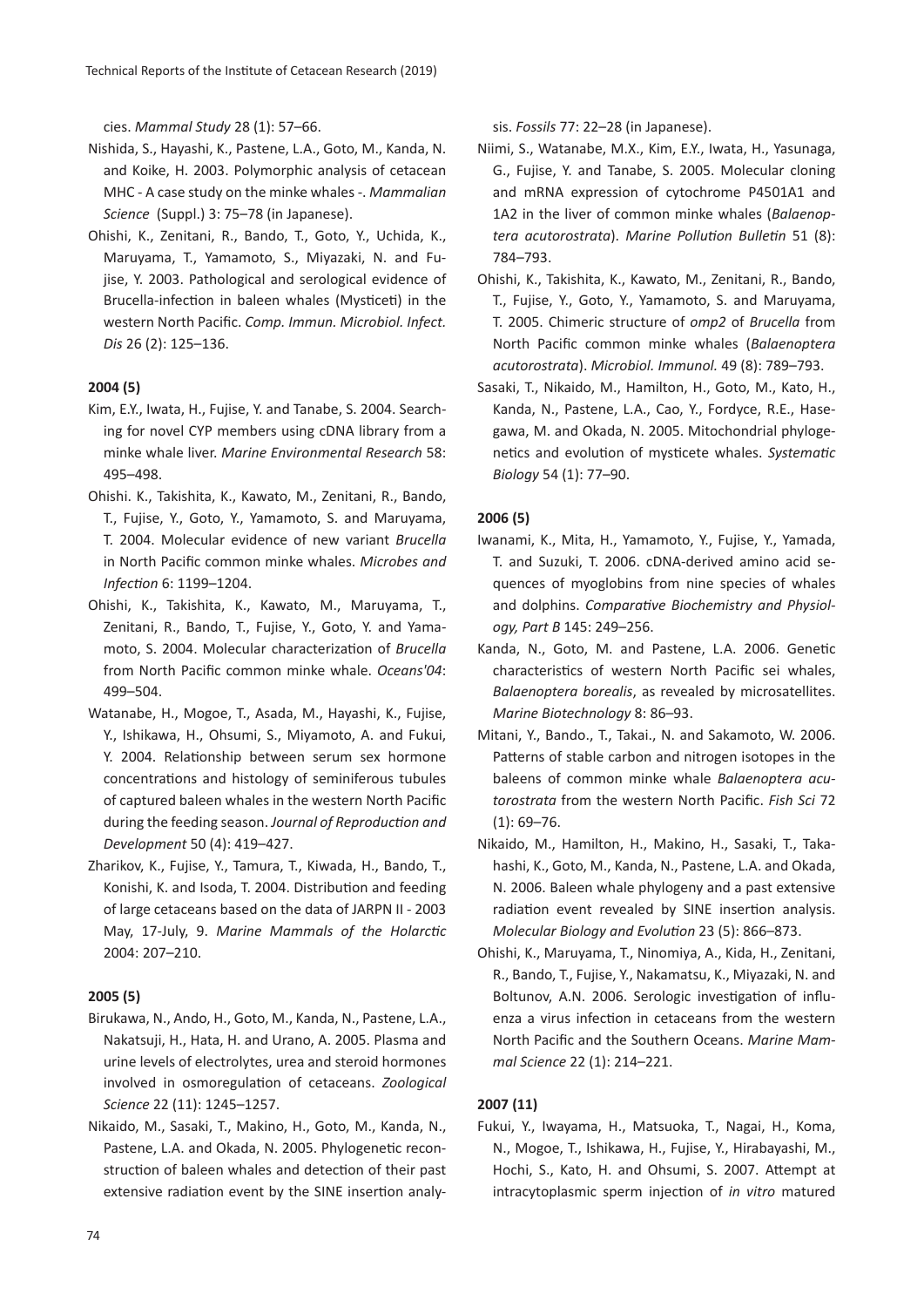oocytes in common minke whales (*Balaenoptera acutorostrata*) captured during the Kushiro coast survey. *Journal of Reproduction and Development.* 53 (4): 945–952.

- Kanda, N., Goto, M., Kato, H., McPhee, M.V. and Pastene, L.A. 2007. Population genetic structure of Bryde's whales (*Balaenoptera brydei*) at the inter-oceanic and trans-equatorial levels. *Conservation Genetics* 8 (4): 853–864.
- Konishi, K. and Tamura, T. 2007. Occurrence of the minimal armhook squids *Berryteuthis anonychus* (Cephalopoda: Gonatidae) in the stomachs of common minke whales *Balaenoptera acutorostrata* in the western North Pacific. *Fish Sci* 73 (5): 1208–1210.
- Murase, H., Tamura, T., Kiwada, H., Fujise, Y., Watanabe, H., Ohizumi, H., Yonezaki, S., Okamura, H. and Kawahara, S. 2007. Prey selection of common minke (*Balaenoptera acutorostrata*) and Bryde's (*Balaenoptera edeni*) whales in the western North Pacific in 2000 and 2001. *Fish. Oceanogr.* 16 (2): 186–201.
- Niimi, S., Kim, E.Y., Iwata, H., Watanabe, M.X., Yasunaga, G., Fujise, Y. and Tanabe, S. 2007. Identification and hepatic expression profiles of cytochrome P450 1–4 isozymes in common minke whales (*Balaenoptera acutorostrata*). *Comparative Biochemistry and Physiology, Part B* 147: 667–681.
- Nishida, S., Goto, M., Pastene, L.A., Kanda, N. and Koike, H. 2007. Phylogenetic relationships among cetaceans revealed by Y-chromosome sequences. *Zoological Science* 24 (7): 723–732.
- Onbe, K. Nishida, S., Sone, E., Kanda, N., Goto, M., Pastene, L.A., Tanabe, S. and Koike, H. 2007. Sequence variation in the Tbx4 Gene in marine mammals. *Zoological Science* 24 (5): 449–464.
- Pastene, L.A., Goto, M., Kanda, N., Zerbini, A.N., Kerem, D., Watanabe, K., Bessho, Y., Hasegawa, M., Nielsen, R., Larsen, F. and Palsbøll, P.J. 2007. Radiation and speciation of pelagic organisms during periods of global warming: the case of the common minke whale, *Balaenoptera acutorostrata*. *Molecular Ecology* 16: 1481–1495.
- Urashima, T., Kobayashi, M., Asakuma, S., Uemura, Y., Arai, I., Fukuda, K., Saito, T., Mogoe, T., Ishikawa, H. and Fukui, Y. 2007. Chemical characterization of the oligosaccharides in Bryde's whale (*Balaenoptera edeni*) and Sei whale (*Balaenoptera borealis*) milk. *Comparative Biochemistry and Physiology*, Part B 146: 153–159.
- Watanabe, H., Tateno, H., Kusakabe, H., Kamiguchi, Y., Fujise, Y., Ishikawa, H., Ohsumi, S. and Fukui, Y. 2007. Fertilizability and chromosomal integrity of frozen-

thawed Bryde's whale (*Balaenoptera edeni*) spermatozoa intracytoplasmically injected into mouse oocytes. *Reproduction, Fertility and Development* 19 (1): 306.

Watanabe, H., Tateno, H., Kusakabe, H., Matsuoka, T., Kamiguchi, Y., Fujise, Y., Ishikawa, H., Ohsumi, S. and Fukui, Y. 2007. Fertilizability and chromosomal integrity of frozen-thawed Bryde's whale (*Balaenoptera edeni*) spermatozoa intracytoplasmically injected into mouse oocytes. *Zygote* 15 (1): 9–14.

# **2008 (3)**

- Birukawa, N., Ando, H., Goto, M., Kanda, N., Pastene, L.A. and Urano, A. 2008. Molecular cloning of urea transporters from the kidneys of baleen and toothed whales. *Comparative Biochemistry and Physiology*, Part B 149: 227–235.
- Ishikawa, H. and Shigemune, H. 2008. Comparative experiment of whaling grenades in the Japanese Whale Research Program under Special Permit (JARPA and JARPN). *Jpn. J. Zoo Wildl. Med.* 13 (1): 21–28.
- Ohishi, K., Fujise, Y. and Maruyama, T. 2008. *Brucella* spp. in the western North Pacific and Antarctic cetaceans: a review. *J. Cetacean Res. Manage.* 10 (1): 67–72.

#### **2009 (9)**

- Bhuiyan, M.M.U., Suzuki, Y., Watanabe, H., Hirayama, H., Matsuoka, K., Fujise, Y., Ishikawa, H., Ohsumi, S. and Fukui, Y. 2009. Attempts at in vitro fertilization and culture of in vitro matured oocytes in sei *(Balaenoptera borealis*) and Bryde's (*B. edeni*) whales. *Zygote* 17 (1): 19–28.
- Fujita, H., Honda, K., Hamada, N., Yasunaga, G and Fujise, Y. 2009. Validation of high-throughput measurement system with microwave-assisted extraction, fully automated sample preparation device, and gas chromatography-electron capture detector for determination of polychlorinated biphenyls in whale blubber. *Chemosphere* 74: 1069–1078.
- Hiwasa, M., Suzuki, Y., Watanabe, H., Bhuiyan, M.M.U., Matsuoka, K., Fujise, Y., Ishikawa, H., Ohsumi, S. and Fukui, Y. 2009. Effects of semen extenders and storage temperatures on characteristics of frozen-thawed Bryde's (*Balaenoptera edeni*) whale spermatozoa. *Journal of Reproduction and Development* 55: 599–606.
- Konishi, K., Tamura T., Isoda, T. Okamoto, R., Hakamada, T., Kiwada, H. and Matsuoka, K. 2009. Feeding strategies and prey consumption of three baleen whale species within the Kushiro-Current Extension. *J. Northw. Atl. Fish. Sci.* 42: 27–40.
- Lee, E., Bhuiyan, M.M.U., Watanabe, H., Matsuoka, K.,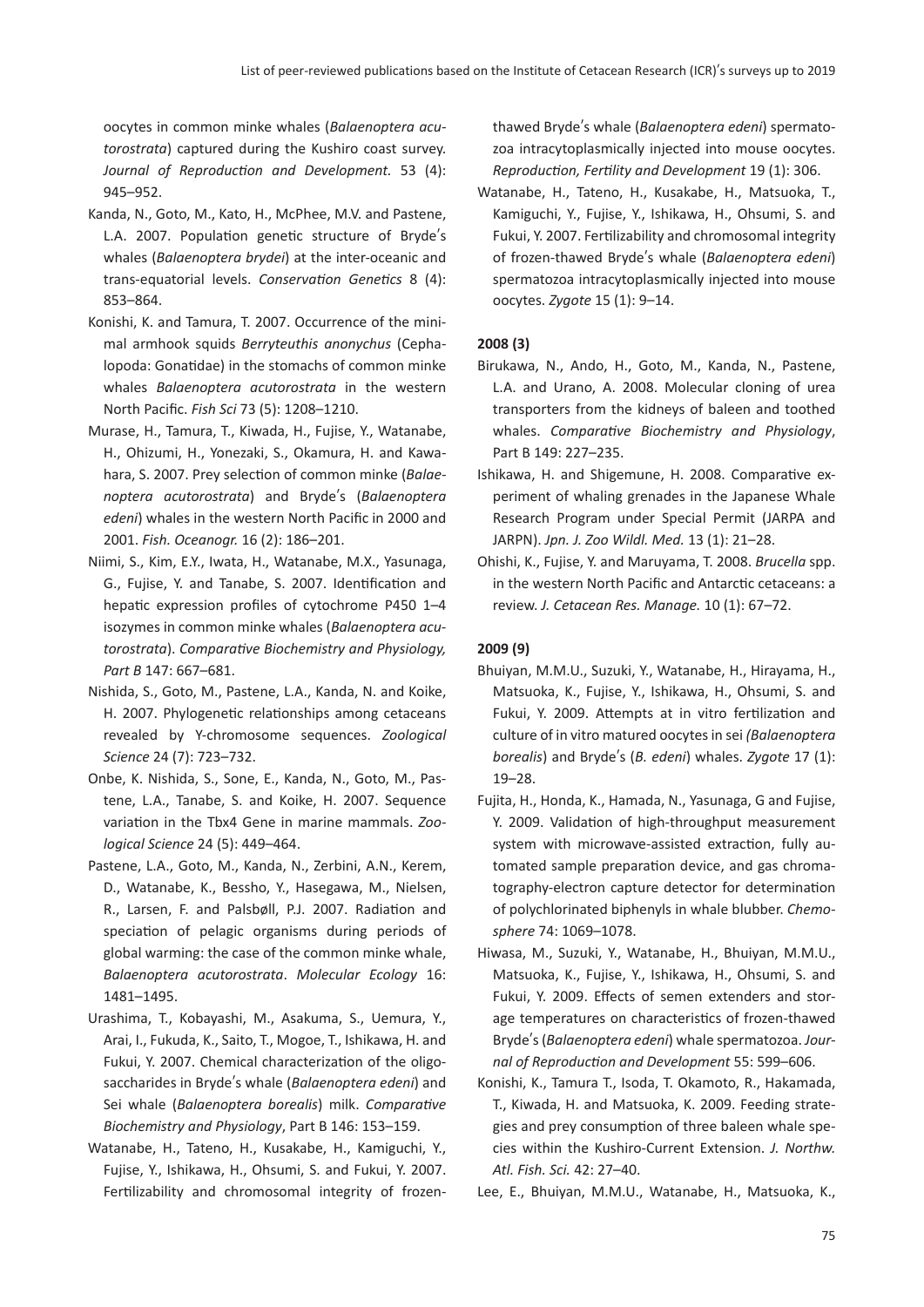Fujise, Y., Ishikawa, H. and Fukui. Y. 2009. Production of cloned sei whale (*Balaenoptera borealis*) embryos by interspecies somatic cell nuclear transfer using enucleated pig oocytes. *J. Vet. Sci.* 10 (4): 285–292.

- Matsukura, R., Yasuma, H., Murase, H., Yonezaki, S., Funamoto, T., Honda, S. and Miyashita, K. 2009. Measurements of density contrast and sound-speed contrast for target strength estimation of Neocalanus copepods (*Neocalanus cristatus*) in the North Pacific Ocean. *Fish Sci* 75 (6): 1377–1387.
- Murase, H., Ichihara, M., Yasuma, H., Watanabe, H., Yonezaki, S., Nagashima, H., Kawahara, S. and Miyashita, T. 2009. Acoustic characterization of biological backscatterings in the Kuroshio-Oyashio inter-frontal zone and subarctic waters of the western North Pacific in spring. *Fish. Oceanogr.* 18 (6): 386–401.
- Murase, H., Nagashima, H., Yonezaki, S., Matsukura, R. and Kitakado, T. 2009. Application of a generalized additive model (GAM) to reveal relationships between environmental factors and distributions of pelagic fish and krill: a case study in Sendai Bay, Japan. *ICES Journal of Marine Science* 66 (6): 1417–1424.
- Tsuki, K., Sato, A., Kaneko, H., Yasunaga, G., Fujise, Y. and Nomata, H. 2009. Comparison of physiologically significant imidazole dipeptides in cetaceans sampled in Japanese whale research (short paper). *Sci. Rep. Hokkaido Fish. Exp. Stn.* 74: 25–28 (in Japanese).

# **2010 (7)**

- Bhuiyan, M.M.U., Suzuki, Y., Watanabe, H., Lee, E., Hirayama, H., Matsuoka, K., Fujise, Y., Ishikawa, H., Ohsumi, S. and Fukui, Y. 2010. Production of sei whale (*Balaenoptera borealis)* cloned embryos by inter- and intra-species somatic cell nuclear transfer. *Journal of Reproduction and Development* 56: 131–139.
- Funakasa, N., Yoshioka, M. and Fujise, Y. 2010. Features of the Ocular Harderian Gland in three Balaenopterid species based on anatomical, histological and histochemical observations. *Mammal Study* 35 (1): 9–15.
- Ogawa, G., Ishida, M., Kato, H., Fujise, H. and Urano, N. 2010. Identification of facultative anaerobic bacteria isolated from the intestine of the minke whale *Balaenoptera acutorostrata* by 16S rRNA sequencing analysis. *Fish Sci* 76 (2): 177–181.
- Pastene, L.A., Fujise, Y. and Hatanaka, H. 2010. JARPNII: a challenging multidiscipline research program focused on whales in the western North Pacific. *Ottar* (Tromsø Museum) 280: 23–28 (in Norwegian).
- Shishido, R., Ohishi, K., Suzuki, R., Takishita, K., Ohtsu, D., Okutsu, K., Tokutake, K., Katsumata, E., Bando, T.,

Fujise, Y., Murayama, T. and Maruyama, T. 2010.Cetacean Toll-like receptor 4 and myeloid differentiation factor 2, and possible cetacean-specific responses against Gram-negative bacteria.*Comp. Immun. Microbiol. Infect. Dis.* 33 (6): 89–98.

- Suzuki, Y., Umatani, M., Bhuiyan, M.M.U., Watanabe, H., Mogoe, T., Matsuoka, K., Fujise, Y., Ishikawa, H., Ohsumi, S., Sasaki, M. and Fukui, Y. 2010. Effects of equilibration steps, type of sugars and addition of whale follicular fluid on viability and in vitro maturation of vitrified whale oocytes.*Jpn. J. Zoo Wildl. Med* 15 (2): 65–72.
- Tojo, N., Matsukura, R., Yasuma, H., Yonezaki, S., Watanabe, H., Kawahara, S., Murase, H. and Miyashita, K. 2010.Spatial analysis of isada krill (*Euphausia pacifica*) distribution in frontal environments in the North Pacific Ocean.*GIS/spatial analyses in fisheries and aquatic science*.4.International Fishery GIS Society: 115–138.

# **2011 (20)**

- Hakamada, T. and Matsuoka, K. 2011. Abundance estimate for common minke, Bryde's and sei whales in the offshore region of the western North Pacific. *Bull. Jpn. Soc. Fish. Oceanogr.* 75 (3): 173–174 (in Japanese).
- Kanda, N., Goto, M. and Pastene, L. A. 2011. Genetic stock structure of baleen whales. *Bull. Jpn. Soc. Fish. Oceanogr.* 75 (3): 191 (in Japanese).
- Kato, H. and Fujise, Y. 2011. General discussion: Symposium on "Marine ecosystem of the western North Pacific with special interest in cetaceans." *Bull. Jpn. Soc. Fish. Oceanogr.* 75 (3): 194–195 (in Japanese).
- Kishiro, T., Yoshida, H., Tamura, T., Konishi, K., Kanda, N., Okamoto, R. and Kato, H. 2011. Relationship between maturity and feeding ecology of common minke whales off Kushiro in autumn. *Bull. Jpn. Soc. Fish. Oceanogr.* 75 (3): 175–176 (in Japanese).
- Maehara, T., Aoki, I., Yonezaki, S., Watanabe, H., Murase, H. and Yamaguchi, A. 2011. Feeding ecology of the Japanese anchovy in the offshore area east of Honshu, Japan in summer. *Bull. Jpn. Soc. Fish. Oceanogr.* 75 (3): 187 (in Japanese).
- Matsuoka, K., Kiwada, H., Fujise, Y. and Miyashita, T. 2011. Distribution of baleen whales in the western North Pacific based on the JARPN and JARPN II sighting surveys (1994 to 2007). *Bull. Jpn. Soc. Fish. Oceanogr.* 75 (3): 178–179 (in Japanese).
- Miyashita, K., Matsukura, R., Tojo, N., Minami, K., Yasuma, H., Nagashima, H., Onodera, K., Watanabe, H., Yonezaki, S. and Murase, H. 2011. Monitoring of prey of cetaceans by using quantitative echosounders. *Bull.*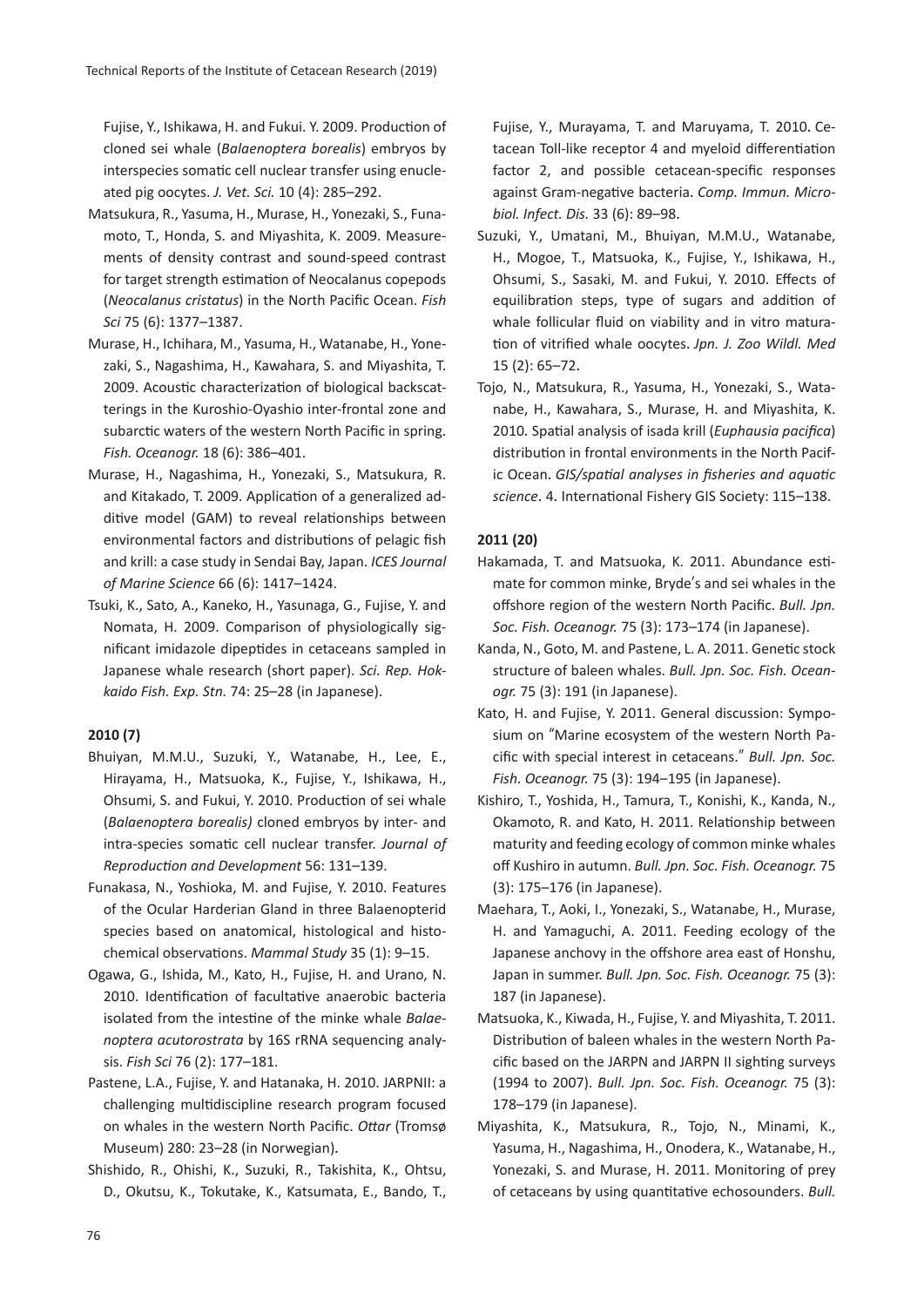*Jpn. Soc. Fish. Oceanogr.* 75 (3): 183–184 (in Japanese).

- Mori, M., Watanabe, H., Hakamada, T., Tamura, T., Konishi, K., Murase, H. and Matsuoka, K. 2011. Development of an ecosystem model of western North Pacific using Ecopath with Ecosim. *Bull. Jpn. Soc. Fish. Oceanogr.* 75 (3): 189 (in Japanese).
- Murase, H., Kawabata, A., Kubota, H., Nakagami, M., Amakasu, K., Abe, K., Miyashita, K. and Oozeki, Y. 2011. Effect of depth-dependent target strength on biomass estimation of Japanese anchovy. *Journal of Marine Science and Technology* 19: 267–272.
- Murase, H., Tamura, T., Isoda, T., Okamoto, R., Kato, H., Yonezaki, S., Watanabe, H., Tojo, N. Matsukura, R., Miyashita, K., Kiwada, H., Matsuoka, K., Nishiwaki, S., Inagake, D., Okazaki, M., Okamura, H. and Fujise, Y. 2011. Prey selection of common minke, Bryde's and sei whales in the offshore region of the western North Pacific. *Bull. Jpn. Soc. Fish. Oceanogr.* 75 (3): 180–181 (in Japanese).
- Nishiwaki, S., Otani, S. and Tamura, T. 2011. The satellite tracking of the western North Pacific. *Bull. Jpn. Soc. Fish. Oceanogr.* 75 (3): 193–194 (in Japanese).
- Onodera, K., Nagashima, H., Matsukura, R., Miyashita, K., Yonezaki, S. and Murase, H. 2011. Cetacean prey species and oceanographic surveys in Sendai Bay. *Bull. Jpn. Soc. Fish. Oceanogr.* 75 (3): 184–185 (in Japanese).
- Pastene, L.A., Hatanaka, H., Fujise, Y., Kanda, N., Murase, H., Tamura, T., Miyashita, T. and Kato, H. 2011. Whale research program under special permit in the western North Pacific—Phase II (JARPNII): origin and objectives. *Bull. Jpn. Soc. Fish. Oceanogr.* 75 (3): 172–173 (in Japanese).
- Pastene, L.A., Hatanaka, H., Fujise, Y., Kanda, N., Murase, H., Tamura, T., Yasunaga, G., Kishiro, T., Yoshida, H., Miyashita, T. and Kato, H. 2011. The Japanese Whale Research Program under Special Permit in the western North Pacific Phase-II (JARPNII): origin, objectives and research progress made in the first six years period (2002–2007), including scientific considerations for the next research period. *Aquabiology* 33 (2): 171–185 (in Japanese).
- Sasaki, Y., Saito, S., Matsuoka, K., Murase, H. and Kiwada., H. 2011. Spatial distribution patterns of sei and Bryde's whales. *Bull. Jpn. Soc. Fish. Oceanogr.* 75 (3): 179–180 (in Japanese).
- Tamura, T., Konishi, K., Isoda, T., Hakamada, T., Kiwada, H., Okamoto, R. and Matsuoka, K. 2011. The food habitat, relation of habitat factor and prey consumption of three baleen whale species in the offshore region of the western North Pacific. *Bull. Jpn. Soc. Fish. Ocean-*

*ogr.* 75 (3): 174–175 (in Japanese).

- Watanabe, H., Kiwada, H., Kumagai, S., Yonezaki, S., Kishiro, T., Konishi., K. and Yoshida, H. 2011. Habitat and prey selection of common minke whale off Kushiro in autumn—Estimation of distribution and migration of common minke whale using environmental information—*Bull. Jpn. Soc. Fish. Oceanogr.* 75 (3): 182–183 (in Japanese).
- Yamaguchi, A., Hanamiya, Y., Murase, H. and Watanabe, H. 2011. Vertical flux of materials by diel vertical migration of macrozooplankton. *Bull. Jpn. Soc. Fish. Oceanogr.* 75 (3): 185–186 (in Japanese).
- Yasunaga, G. and Fujise, Y. 2011. Monitoring of pollutants in the baleen whales and their prey species in the western North Pacific. *Bull. Jpn. Soc. Fish. Oceanogr.* 75 (3): 190 (in Japanese).
- Yoshida, H., Kishiro, T., Goto, M., Bando, T., Tamura, T., Konishi, K., Okamoto, R. and Kato, H. 2011. Feeding ecology of common minke whales in coastal waters off Sanriku in spring. *Bull. Jpn. Soc. Fish. Oceanogr.* 75 (3): 177–178 (in Japanese).

#### **2012 (4)**

- Maeda, H. and Kato, H. 2012. Technical improvements of the age character (earplug) collections in common minke whales. *Bull. Jpn. Soc. Fish. Oceanogr.* 76 (2): 59–65 (in Japanese).
- Murase, H., Kawabata, A., Kubota, H., Nakagami, M., Amakasu, K., Abe, K., Miyashita, K. and Oozeki, Y. 2012. Basin-scale distribution patterns and biomass estimation of Japanese anchovy *Engraulis japonicus* in the western North Pacific. *Fish Sci* 78 (4): 761–773.
- Nakamura, G., Kato, H. and Fujise, Y. 2012. Relative growth of the skull of the common minke whale *Balaenoptera acutorostrata* from the North Pacific in comparison to other *Balaenoptera* species. *Mammal Study* 37 (2): 105–112.
- Watanabe, H, Okazaki, M., Tamura, T., Konishi, K., Inagake, D., Bando, T., Kiwada, H. and Miyashita, T. 2012. Habitat and prey selection of common minke, sei, and Bryde's whale in mesoscale during summer in the sub-arctic and transition regions of the western North Pacific. *Fish Sci* 78 (3): 557–567.

#### **2013 (5)**

\*Kershaw, F., Leslie, M.S., Collins, T., Mansur, R.M., Smith, B.D., Minton, G., Baldwin, R., LeDuc, R.G., Anderson, R.C., Brownell, R.L. and Rosenbaum, H.C. 2013. Population differentiation of 2 forms of Bryde's whales in the Indian and Pacific Oceans. *Journal of Heredity* 104 (6):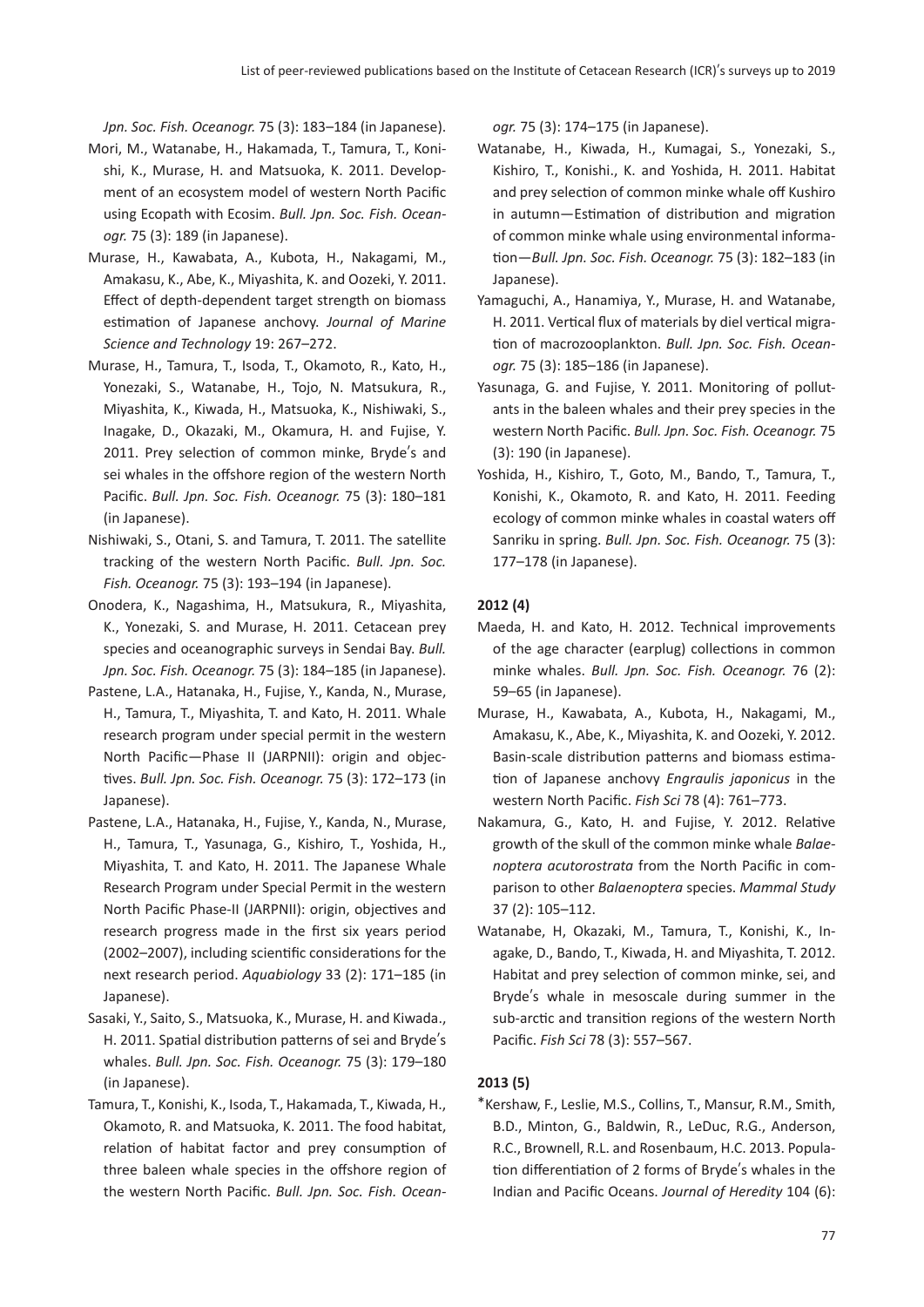755–764.

- Maeda, H., Kawamoto, T. and Kato, H. 2013. A study on the improvement of age estimation in common minke whales using the method of gelatinized extraction of earplug. NAMMCO *Scientific Publications* 10: 17pp.
- Matsukura, R., Sawada, K., Abe, K., Minami, K., Nagashima, H., Yonezaki, S., Murase, H. and Miyashita, K. 2013. Comparison of measurements and model calculations of target strength of juvenile sandeel in Sendai Bay. *Nippon Suisan Gakkaishi* 79 (4): 638–648 (in Japanese).
- Sasaki, H., Murase, H., Kiwada, H., Matsuoka, K., Mitani, Y. and Saitoh, S. 2013. Habitat differentiation between sei (*Balaenoptera borealis*) and Bryde's whales (*B. brydei*) in the western North Pacific. *Fish. Oceanogr.* 22 (6): 496–508.
- Shimizu, Y., Ohishi, K., Suzuki, R., Tajima, Y., Yamada, T., Kakizoe, Y., Bando, T., Fujise, Y., Taru, H., Murayama, T. and Maruyama, T. 2013. Amino acid sequence variations of signaling lymphocyte activation molecule and mortality caused by morbillivirus infection in cetaceans. *Microbiol Immunol* 57: 624–632.

#### **2014 (6)**

- Inoue, S., Kishiro, T., Fujise, Y., Nakamura, G. and Kato, H. 2014. Seasonal changes in the testis of the North Pacific common minke whale. *Nippon Suisan Gakkaishi* 80 (2): 185–190 (in Japanese).
- Murase, H., Hakamada, T., Matsuoka, K., Nishiwaki, S., Inagake, D., Okazaki, M., Tojo, N. and Kitakado, T. 2014. Distribution of sei whales (*Balaenoptera borealis*) in the subarctic–subtropical transition area of the western North Pacific in relation to oceanic fronts. *Deep Sea Research Part II*: Topical Studies in Oceanography 107: 22–28.
- Nakamura, G., Kadowaki, I., Nagatsuka, S., Fujise, Y., Kishiro, T. and Kato, H. 2014. Variation in a color pattern of white patch on the flippers of North Pacific common minke whales: potential application for their interoceanic difference. *La mer* 52: 31–47.
- Nakamura, G. and Kato, H. 2014. Developmental changes in the skull morphology of common minke whales *Balaenoptera acutorostrata. Journal of Morphology* 275: 1113–1121.
- Niimi, S., Imoto, M., Kunisue, T., Watanabe, M.X., Kim, E.Y., Nakayama, K., Yasunaga, G., Fujise, Y., Tanabe, S. and Iwata, H. 2014. Effects of persistent organochlorine exposure on the liver transcriptome of the common minke whale (*Balaenoptera acutorostrata*) from the North Pacific. *Ecotoxicology and Environmental*

*Safety* 108: 95–105.

\*Rosel, P.E. and Wilcox, L.A. 2014. Genetic evidence reveals a unique lineage of Bryde's whales in the northern Gulf of Mexico. *Endang Species Res.* 25 : 19–34.

#### **2015 (1)**

Kitayama, C., Sasaki, M., Ishikawa, H., Mogoe, T., Ohsumi, S., Fukui, Y., Budipitojo, T., Kondoh, D. and Kitamura, N. 2015. Structure and functions of the placenta in common minke (*Balaenoptera acutorostrata*), Bryde's (*B. brydei*) and sei (*B. borealis*) whales. *Journal of Reproduction and Development* 61 (5): 415–421.

#### **2016 (6)**

- Hirako, S., Suzuki, M., Kim, H., Iizuka, Y., Matsumoto, A., Wada, N., Okabe, M., Takenoya, F., Yasunaga, G., Yamanaka, S., Miyazaki, A. and Shioda, S. 2016. Hepatic lipid accumulation is ameliorated in obese KK mice by dietary sei whale oil. *Fish Sci* 82 (3): 509–517.
- Miyakawa, N., Kishiro, T., Fujise, Y., Nakamura, G. and Kato, H. 2016. Sexual Dimorphism in Pelvic Bone Shape of the North Pacific Common Minke Whales (*Balaenoptera acutorostrata*). *Open Journal of Animal Sciences* 6: 131–136.
- Murase, H., Tamura, T., Otani, S. and Nishiwaki, S. 2016. Satellite tracking of Bryde's whales *Balaenoptera edeni* in the offshore western North Pacific in summer 2006 and 2008. *Fish Sci* 82 (1): 35–45.
- Nakamura, G., Kadowaki, I., Nagatsuka, S., Hayashi, R., Kanda, N., Goto, M., Pastene, L.A. and Kato, H. 2016. White Patch on the Fore-Flipper of Common Minke Whale, as a Potential morphological Index to Identify Stocks. *Open Journal of Animal Sciences* 6: 116–122.
- Nakamura, G., Takahashi, M., Hirose, A., Hayashi, R., Fujise, Y., Miyakawa, N., Inoue, S. and Kato, H. 2016. Presence of an interparietal bone and morphological variation in the vertex of the skull in North Pacific common minke whale. *La mer* 54 (1): 1–10.
- Ohishi, K., Bando, T., Abe, E., Kawai, Y., Fujise, Y. and Maruyama, T. 2016. Long-term and large-scale epidemiology of *Brucella* infection in baleen whales and sperm whales in the western North Pacific and Antarctic Oceans. *J. Vet. Med. Sci.* 78 (9): 1457–1464.

#### **2017 (2)**

- Bando, T., Nakamura, G., Fujise, Y. and Kato, H. 2017. Developmental changes in the morphology of western North Pacific Bryde's whales (*Balaenoptera edeni*). *Open Journal of Animal Sciences* 7: 344–355.
- Ishii, M., Murase, H., Fukuda, Y., Sawada, K., Sasakura,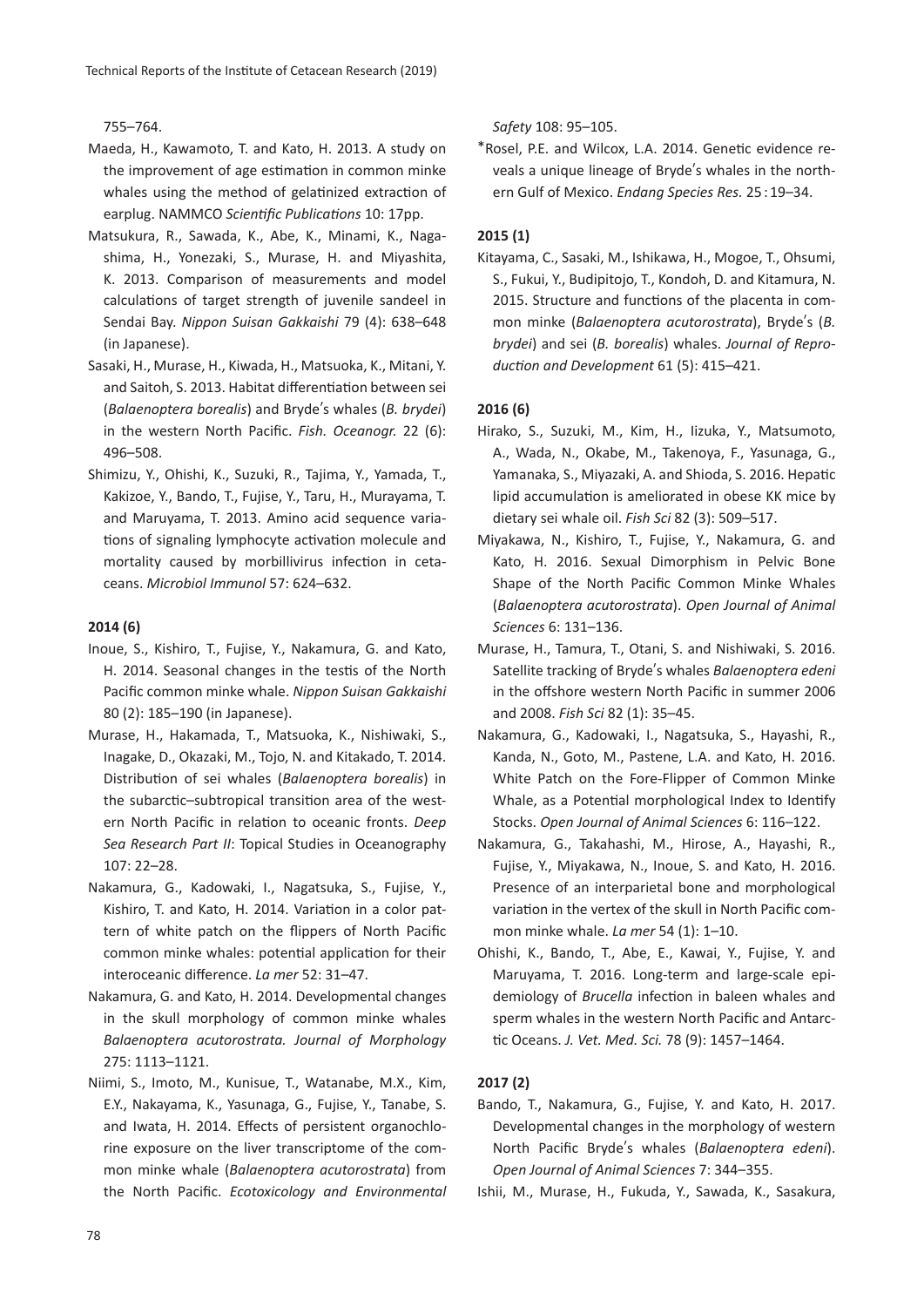T., Tamura, T., Bando, T., Matsuoka, K., Shinohara, A., Nakatsuka, S., Katsumata, N., Okazaki, M., Miyashita, K. and Mitani, Y. 2017. Diving behavior of sei whales *Balaenoptera borealis* relative to the vertical distribution of their potential prey. *Mammal Study* 42 (4): 191–199.

## **2018 (4)**

- Hirose, A., Kishida, T. and Nakamura, G. 2018. Nasal mucosa resembling an olfactory system in the common minke whale (*Balaenoptera acutorostrata*). *Cetacean Population Studies* 1: 25–28.
- Huijser, L.A.E., Bérubé, M., Cabrera, A.A., Prieto, R., Silva, M.A., Robbins, J., Kanda, N., Pastene, L.A., Goto, M., Yoshida, H., Vikingsson, G.A. and Palsbøll, P.J. 2018. Population structure of North Atlantic and North Pacific sei whales (*Balaenoptera borealis*) inferred from mitochondrial control region DNA sequences and microsatellite genotypes. *Conserv Genet* 19: 1007–1024.
- Nakamura, G., Ryeng, K.A., Kadowaki, I., Hayashi, R., Nagatsuka, S., Hirose, A., Fujise, Y. and Haug, T. 2018. Comparison of shapes of the white flipper patch between two sub-species of common minke whales (*Balaenoptera acutorostrata*). *Cetacean Population Studies* 1: 15–24.
- Watari, S., Murase, H., Yonezaki, S., Okazaki, M., Kiyofuji, H., Tamura, T., Hakamada, T., Kanaji, Y. and Kitakado, T. 2018. Ecosystem modeling in the western North Pacific using Ecopath, with a focus on small pelagic fishes. *Mar. Ecol. Prog. Ser.* 617–618: 295–305.

#### **Other surveys**

#### **1993 (1)**

Fujise, Y., Ishikawa, H., Saino, S. and Kawasaki, M. 1993. Catch and struck-and-lost rate in the Japanese Dall's porpoise hand-harpoon fishery. *Rep. int. Whal. Commn* 43: 453–457.

#### **1995 (1)**

Shimada, H. and Pastene, L.A. 1995. Report of a sightings survey off the Solomon Islands with comments on Bryde's whale distribution. *Rep. int. Whal. Commn* 45: 413–418.

#### **1997 (4)**

Kimura, T., Ozawa, T. and Pastene, L.A. 1997. Sample preparation and analysis of mitochondrial DNA from whale baleen plates. *Marine Mammal Science* 13 (3): 495–498.

Ljungblad, D.K., Stafford, K.M., Shimada, H. and Matsuo-

ka, K. 1997. Sounds attributed to blue whales recorded off the southwest coast of Australia in December 1995. *Rep. int. Whal. Commn* 47: 435–439.

- Ohmagari, K. and Berkes, F. 1997. Transmission of indigenous knowledge and bush skills among the Western James Bay Cree Women of Subarctic Canada. *Human Ecology* 25 (2): 197–222.
- Shimamura, M., Yasue, H., Ohshima, K., Abe, H., Kato, H., Kishiro, T., Goto, M., Munechika, I. and Okada, N. 1997. Molecular evidence from retroposons that whales form a clade within even-toed ungulates. *Nature* 388: 666–670.

#### **1998 (2)**

- Miyazaki, N., Fujise, Y. and Iwata, K. 1998. Biological analysis of a mass stranding of melon-headed whales (*Peponocephala electra*) at Aoshima. *Japan. Bull. Natn. Sci. Mus.*, Tokyo, Ser. A 24 (1): 31–60.
- Otani, S., Naito, Y., Kawamura, A., Kawasaki, M., Nishiwaki, S. and Kato, A. 1998. Diving behavior and performance of harbor porpoises, *Phocoena phocoena*, in Fukuoka bay, Hokkaido, Japan. *Marine Mammal Science* 14 (2): 209–220.

#### **1999 (4)**

- Iino, Y. 1999. Treaty Implementation: the 1946 International Convention for the Regulation of Whaling. System Compliance in Ocean Management. Southeast Asian Programme in Ocean Law. *Policy and Management*: 189–193.
- Pastene, L.A. and Shimada, H. 1999. Report of a sighting survey in Chile's Exclusive Economic Zone with comments on sei whale distribution. *Anales Instituto Patagonia, Serie Cs. Nat.* 27: 51–62.
- Shimamura, M., Abe, H., Nikaido, M., Ohshima, K. and Okada, N. 1999. Genealogy of families of SINEs in cetaceans and artiodactyls: the presence of a huge superfamily of tRNAGlu-derived families of SINEs. *Mol. Biol. Evol.* 16 (8): 1046–1060.
- Yoshida, H. and Kato, H. 1999. Phylogenetic relationships of Bryde's whales in the Western North Pacific and adjacent waters inferred from mitochondrial DNA sequences. *Marine Mammal Science* 15 (4): 1269–1286.

#### **2000 (3)**

- Goto, M. and Ohsumi, S. 2000. Response to "Scientific Whaling Source of illegal Products for Market" By Baker *et al. Science* 290: 1695–1696.
- Otani, S., Naito, Y., Kato, A. and Kawamura, A. 2000. Diving behavior and swimming speed of a free-ranging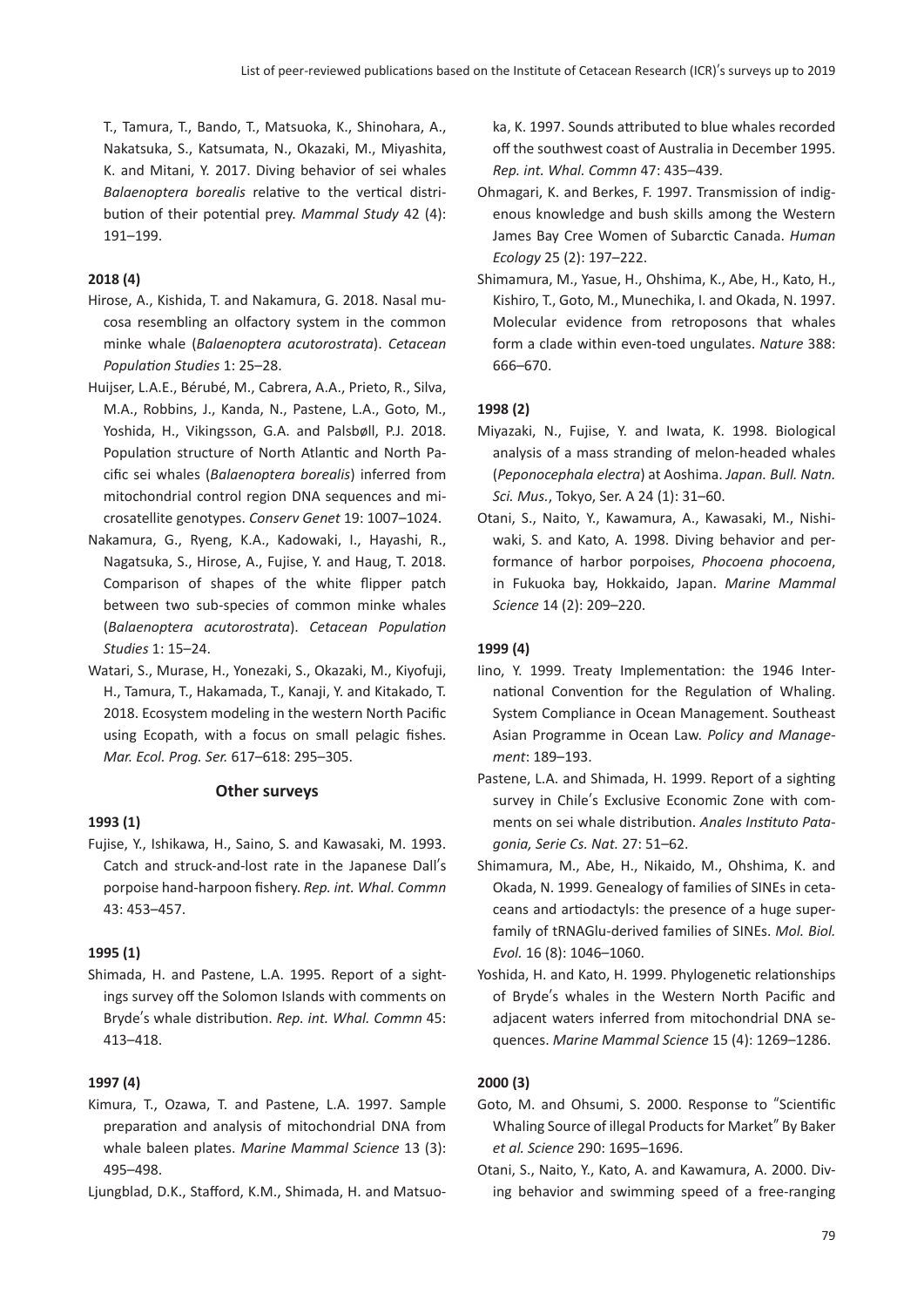harbor porpoise, *Phocoena phocoena. Marine Mammal Science* 16 (4): 811–814.

Takahashi, S., Le, L.T.H., Saeki, H., Nakatani, N., Tanabe, S., Miyazaki, N. and Fujise, Y. 2000. Accumulation of butyltin compounds and total tin in marine mammals. *Water Science and Technology* 42 (7–8): 97–108.

# **2001 (2)**

- Abe, H., Goto, M., Pastene, L.A., Dewa, K. and Naito, E. 2001. Practical use of multiplex fluorescent PCR for cetacean sex identification. *Marine Mammal Science* 17 (3): 657–664.
- Yoshida, H., Yoshioka, M., Shirakihara, M. and Chow, S. 2001. Population structure of finless porpoises (*Neophocaena phocaenoides*) in coastal waters of Japan based on mitochondrial DNA sequences. *Journal of Mammalogy* 82 (1): 123–130.

# **2002 (1)**

Konishi, K. and Sakurai, Y. 2002. Geographical variations in infection by larval *Anisakis simplex* and *Contracaecum osculatum* (Nematoda, Anisakidae) in walleye pollock *Theragra chalcogramma* stocks off Hokkaido, Japan. *Fish Sci* 68 (3): 534–542.

# **2003 (1)**

Matsuoka, K., Ensor, P., Hakamada, T., Shimada, H., Nishiwaki, S., Kasamatsu, F. and Kato, H. 2003. Overview of the minke whale sighting survey in IWC/IDCR and SOWER cruises from 1978/79 to 2000/01. *J. Cetacean Res. Manage.* 5 (2): 173–201.

# **2004 (5)**

- Branch, T.A., Matsuoka, K. and Miyashita, T. 2004. Evidence for increases in Antarctic blue whales based on Bayesian modelling. *Marine Mammal Science* 20 (4): 726–754.
- Escorza-Trevino, S., Pastene, L.A. and Dizon, A.E. 2004. Molecular analyses of the Truei and Dalli morphotypes of Dall's porpoise (*Phocoenoides dalli*). *Journal of Mammalogy* 85 (2): 347–355.
- Ikemoto, T., Kunito, T., Watanabe, I., Yasunaga, G., Baba, N., Miyazaki, N., Petrov, E.A. and Tanabe, S. 2004. Comparison of trace element accumulation in Baikal seals (*Pusa sibirica*), Caspian seals (*Pusa caspica*) and northern fur seals (*Callorhinus ursinus*). *Environmental Pollution* 127: 83–97.
- Murase, H., Matsuoka, K., Nishiwaki, S., Hakamada, T. and Mori, M. 2004. Effect of observed covariates (school size, sighting cue, latitude and sea state) on the Antarc-

tic minke whale abundance estimation parameters in the IWC/IDCR-SOWER surveys. *J. Cetacean Res. Manage.* 6 (3): 283–292.

Yanagimoto, T. and Konishi, K. 2004. *Acanthochondria priacanthi* (Copepoda: Chondracanthidae) as a biological indicator for stock identification of sandfish *Arctoscopus japonicus* (Steindachner). *Fish Sci* 70 (2): 336–338.

# **2005 (5)**

- Agusa, T., Matsumoto, T., Ikemoto, T., Anan, Y., Kubota, R., Yasunaga, G., Kunito, T., Tanabe, S., Ogi, H. and Shibata, Y. 2005. Body distribution of trace elements in blacktailed gulls from Rishiri Island, Japan: age-dependent accumulation and transfer to feathers and eggs. *Environ. Toxicol. Chem.* 24 (9): 2107–2120.
- Agusa, T., Kunito, T., Yasunaga, G., Iwata, H., Subramanian, A., Ismail, A. and Tanabe, S. 2005. Concentrations of trace elements in marine fish and its risk assessment in Malaysia. *Marine Pollution Bulletin* 51 (8–12): 896–911.
- Fukui, Y., Ishikawa, H. and Ohsumi, S. 2005. Difficulties in publishing research results from scientific whaling. *Marine Mammal Science* 21 (4): 781–783.
- Prudente, M., Tanabe, S., Kunisue, T., Yasunaga, G., Watanabe, I. and Miyazaki, N. 2005. Accumulation of trace elements and persistent organochlorines in resident and migratory waders from Calatagan Bay, Philippines. *Coastal Marine Science* 29 (2): 133–140.
- Sanino, G.P., Waerebeek, K.V., Van Bressem, M. and Pastene, L.A. 2005. A preliminary note on population structure in eastern South Pacific common bottlenose dolphins, *Tursiops truncatus. J. Cetacean Res. Manage.* 7 (1): 65–70.

# **2006 (6)**

- Acevedo, J., Aguayo-Lobo, A. and Pastene, L.A. 2006. Filopatria de la ballena jorobada (*Megaptera novaeangliae* Borowski, 1781), al area de alimentacion del Estrecho de Magallanes. *Revista de Biologia Marina y Oceanografia* 41 (1): 11–19.
- Acevedo, J., Aguayo-Lobo, A., Acuna, P. and Pastene, L.A. 2006. A note on the first record of the dwarf minke whale (*Balaenoptera acutorostrata*) in Chilean waters. *J. Cetacean Res. Manage.* 8 (3): 293–296.
- Hayashi, K., Yoshida, H., Nishida, S., Goto, M., Pastene, L.A., Kanda, N., Baba, H. and Koike, H. 2006. Genetic Variation of the MHC DQB locus in the finless porpoise (*Neophocaena phocaenoides*). *Zoological Science* 23 (2): 147–153.
- Mori, M. and Butterworth, D.S. 2006. A first step towards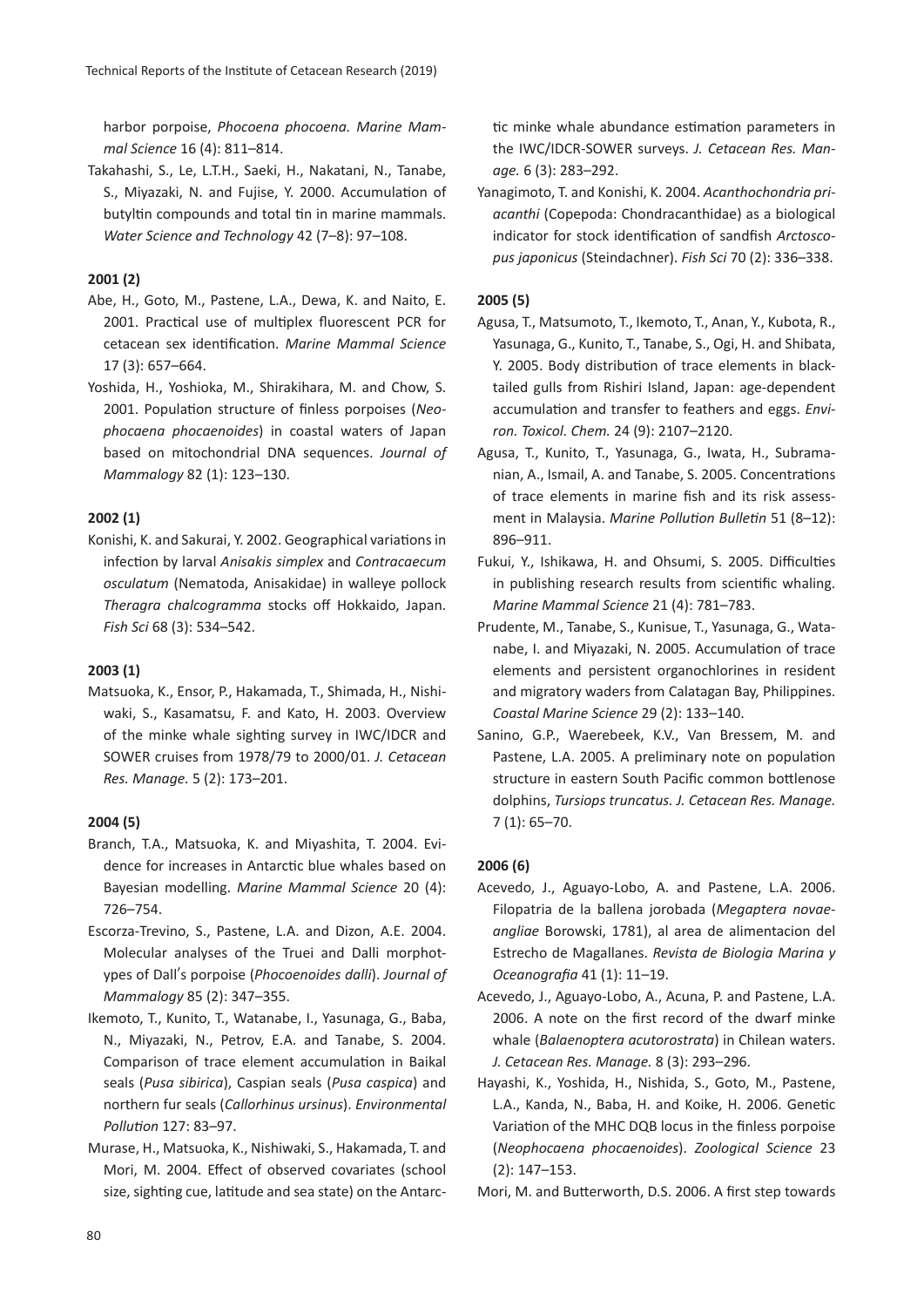modelling the krill–predator dynamics of the Antarctic ecosystem. *CCAMLR Science* 13: 217–277.

- Sekiguchi, K., Olavarria, C., Morse, P., Olson, P., Ensor, P., Matsuoka, K., Pitman, R., Findlay, K. and Gorter, U. 2006. The spectacled porpoise (*Phocoena dioptrica*) in Antarctic waters. *J. Cetacean Res. Manage.* 8 (3): 265–271.
- Takahashi, Y., Ohwada, S., Watanabe, K., Ropert-Coudert, Y., Zenitani, R., Naito, Y. and Yamaguchi, T. 2006. Does elastin contribute to the persistence of corpora albicantia in the ovary of the common dolphin (*Delphinus delphis*). *Marine Mammal Science* 22 (4): 819–830.

# **2007 (2)**

- Acevedo, J., Rasmussen, K., Felix, F., Castro, C., Llano, M., Secchi, E., Saborio, M.T., Aguayo-Lobo, A., Haase, B., Scheidat, M., Dalla-Rosa, L., Olavarria, C., Fosestell, P., Acuna, P., Kaufman, G. and Pastene, L.A. 2007. Migratory destinations of humpback whales from the Magellan Strait feeding ground, Southeast Pacific. *Marine Mammal Science* 23 (2): 453–463.
- Branch, T.A., Stafford, K.M., Palacios, D.M., Allison, C., Bannister, J.L., Burton, C.L.K., Cabrera, E., Carlson, C.A., Galletti Vernazzani, B., Gill, P.C., Hucke-Gaete, R., Jenner, K.C.S., Jenner, Mn. M., Matsuoka, K., Mikhalev, Y.A., Miyashita, T., Morrice, M.G., Nishiwaki, S., Sturrock, V.J., Tormosov, D., Anderson, R.C., Baker, A.N., Best, P.B., Borsa, P., Brownell Jr, R.L., Childerhouse, S., Findlay, K.P., Gerrodette, T., Ilangakoon, A.D., Joergensen, M., Kahn, B., Ljungblad, D.K., Maughan, B., Mccauley, R.D., Mckay, S., Norris, T.F., Oman Whale and Dolphin Research Group, Rankin, S., Samaran, F., Thiele, D., Van Waerebeek, K. and Warneke, R.M. 2007. Past and present distribution, densities and movements of blue whales in the Southern Hemisphere and adjacent waters. *Mammal Rev.* 37 (2): 116–175.

#### **2009 (1)**

Nambu, H., Tokutake, K., Ishikawa, H., Ohta, M., Fujita, K. and Yamada, T.K. 2009. Observation of a gray whale, *Eschrichtius robustus*, in Tokyo Bay in 2005. *Japan Cetology* 19: 17–22 (in Japanese).

# **2010 (3)**

- Nambu, H., Ishikawa, H. and Yamada, T. 2010. Records of the western gray whale *Eschrichtius robustus*: its distribution and migration. *Japan Cetology* 20: 21–29 (in Japanese).
- Pastene, L.A. and Quiroz, D. 2010. An Outline of the History of Whaling in Chile. pp. 73–98. *In*: International

Center for Folk Culture Studies (Ed). *Human Culture from the Perspective of Traditional Maritime Communities, International Symposium Report No. 1*. Kanagawa Shimbun Press, Kanagawa. 199pp.

Taguchi, M., Ishikawa, H. and Matsuishi, T. 2010. Seasonal distribution of harbour porpoise (*Phocoena phocoena*) in Japanese waters inferred from stranding and bycatch records.*Mammal Study* 35 (2) : 133–138.

#### **2011 (2)**

- Acevedo, J., Olavarría, C., Plana, J., Aguayo-Lobo, A., Larrea, A. and Pastene, L.A. 2011. Occurrence of dwarf minke whales (*Balaenoptera acutorostrata* subsp.) around the Antarctic Peninsula. *Polar Biol* 34 (2): 313–318.
- Acevedo, J., Plana, J., Aguayo-Lobo, A. and Pastene, L.A. 2011. Surface feeding behavior of humpback whales in the Magellan Strait. *Revista de Biologia Marina y Oceanografia*. 46 (3): 483–490.

# **2013 (4)**

- Acevedo J., Haro D., Dalla R.L., Aguayo-Lobo A., Hucke-Gaete R., Secchi E., Plana J. and Pastene L.A. 2013. Evidence of spatial structuring of eastern South Pacific humpback whale feeding grounds. *Endang Species Res* 22 (1): 33–38.
- Kitamura, S., Matsuishi, T., Yamada, K., Tajima, Y., Ishikawa, H., Tanabe, S., Nakagawa, H., Uni, Y. and Abe, S. 2013. Two genetically distinct stocks in Baird's beaked whale (Cetacea: Ziphiidae). *Marine Mammal Science* 29 (4): 755–766.
- Murase, H., Temoai, I., Kirata, T., Finkaso, S., Yasunaga, G. and Pastene, L.A. 2013. A note on cetaceans off Kiribati and Tuvalu from a research cruise in October 2010. *J. Cetacean Res. Manage.* 13 (2): 153–158.
- Sugino, T., Yasunaga, G. and Fukuda, M. 2013. Effect of whale meat extract on fatigue induced by physical load and by daily activities in humans. *Jpn. Pharmacol. Ther* 41 (9): 879–893 (in Japanese).

#### **2014 (3)**

- Pastene, L.A. 2014. Macaya Hermanos y Compania. Notas sobre las actividades de la empresa ballenera de más larga historia en Chile. Colección Mocha Dick pp 255–274.
- Quiroz, D. and Pastene, L.A. 2014. Norwegian whaling in Chile in the 20<sup>th</sup> Century and its influence on Chilean local communities. pp. 61–70. *In*: Jan Erik Ringstad (Ed). *Whaling and History IV*. Commander Chr. Christensen's Whaling Museum, part of Vestfoldmuseene